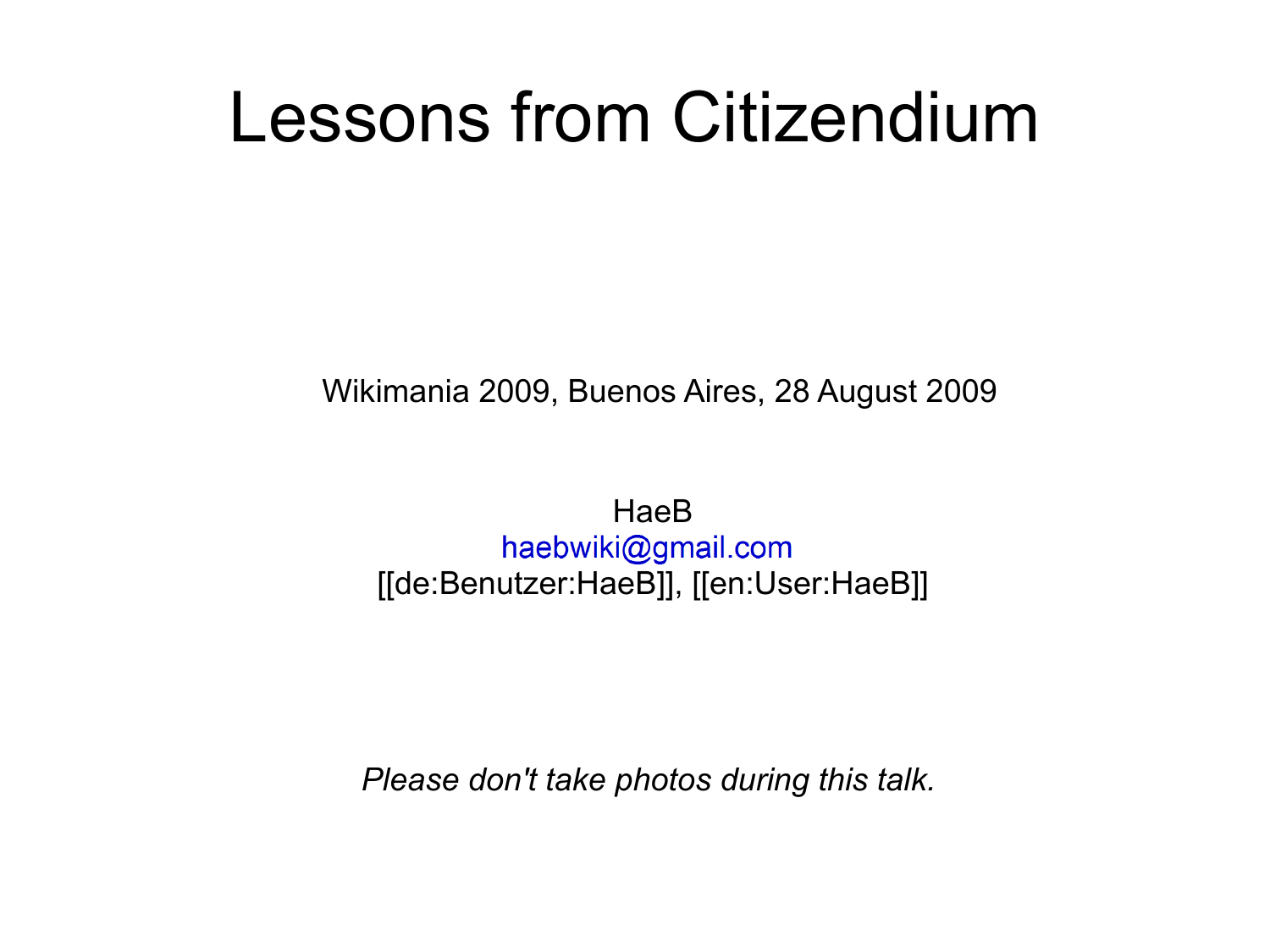## Citizendium Timeline

- September 2006: Citizendium announced. Sole founder: Larry Sanger, known as former editor-in-chief of Nupedia, chief organizer of Wikipedia (2001-2002), and later as Wikipedia critic
- October 2006: Started non-public pilot phase
- January 2007: "Big Unfork": All unmodified copies of Wikipedia articles deleted
- March 2007: Public launch
- December 2007: Decision to use CC-BY-3.0, after debate about commercial reuse and compatibility with Wikipedia
- Mid-2009: Sanger largely inactive on Citizendium, focuses on **[WatchKnow](file:///C:/Dokumente und Einstellungen/t/Eigene Dateien/bacz/)**
- August 2009: Larry Sanger announces he will step down as [editor-in-chief soon \(as committed to in 20](file:///C:/Dokumente und Einstellungen/t/Eigene Dateien/bacz/)06)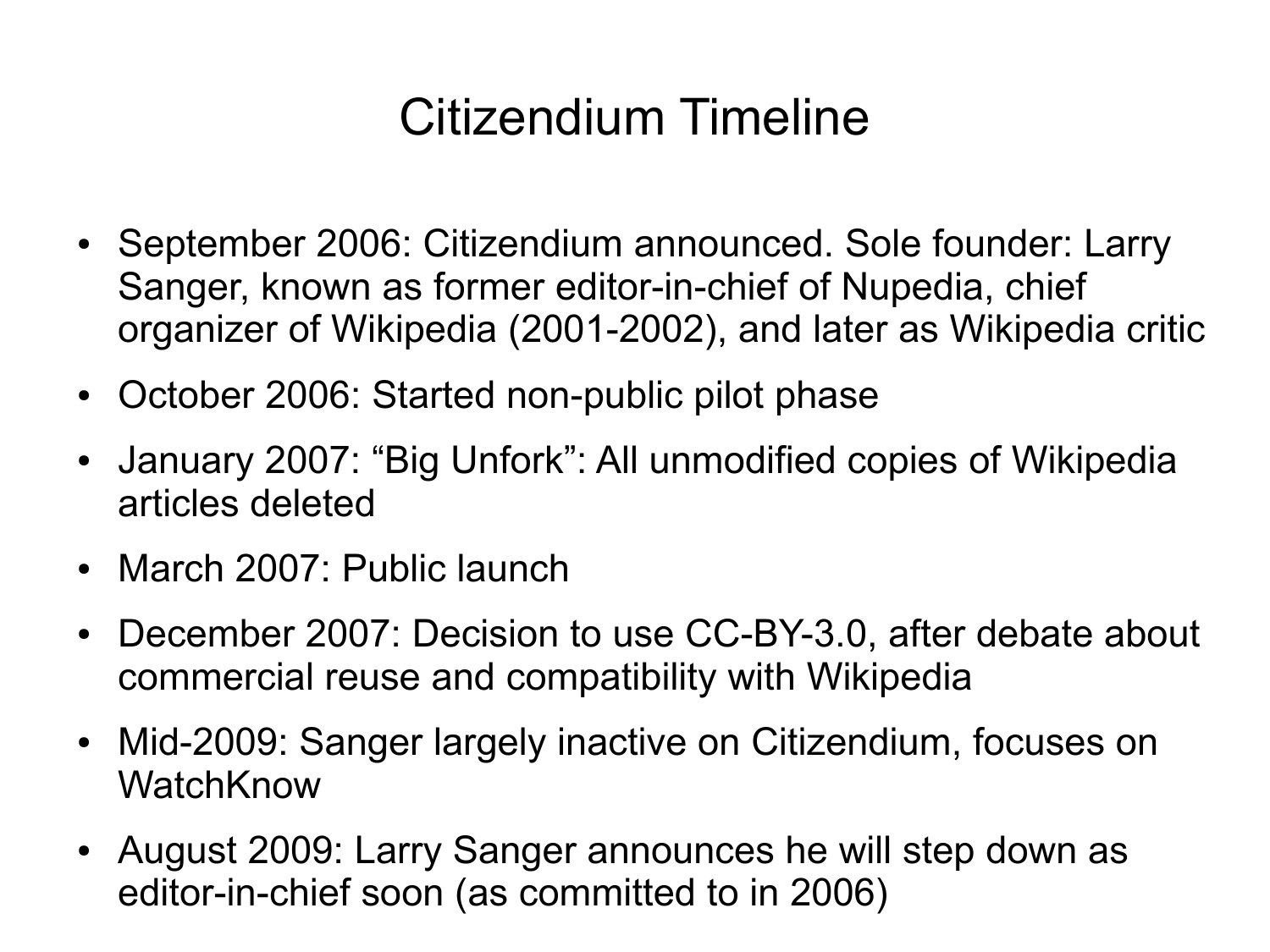Citizendium and Wikipedia: Similarities and differences

- Encyclopedia
- Free license
- Open (anyone can contribute)
- Created by amateurs
- MediaWiki-based collaboration
- Non-profit
- Strict real names policy
- Special role for experts: "editors" can issue content decisions, binding to non-editors
- Governance: Social contract, elements of a constitutional [republic](file:///C:/Dokumente und Einstellungen/t/Eigene Dateien/bacz/)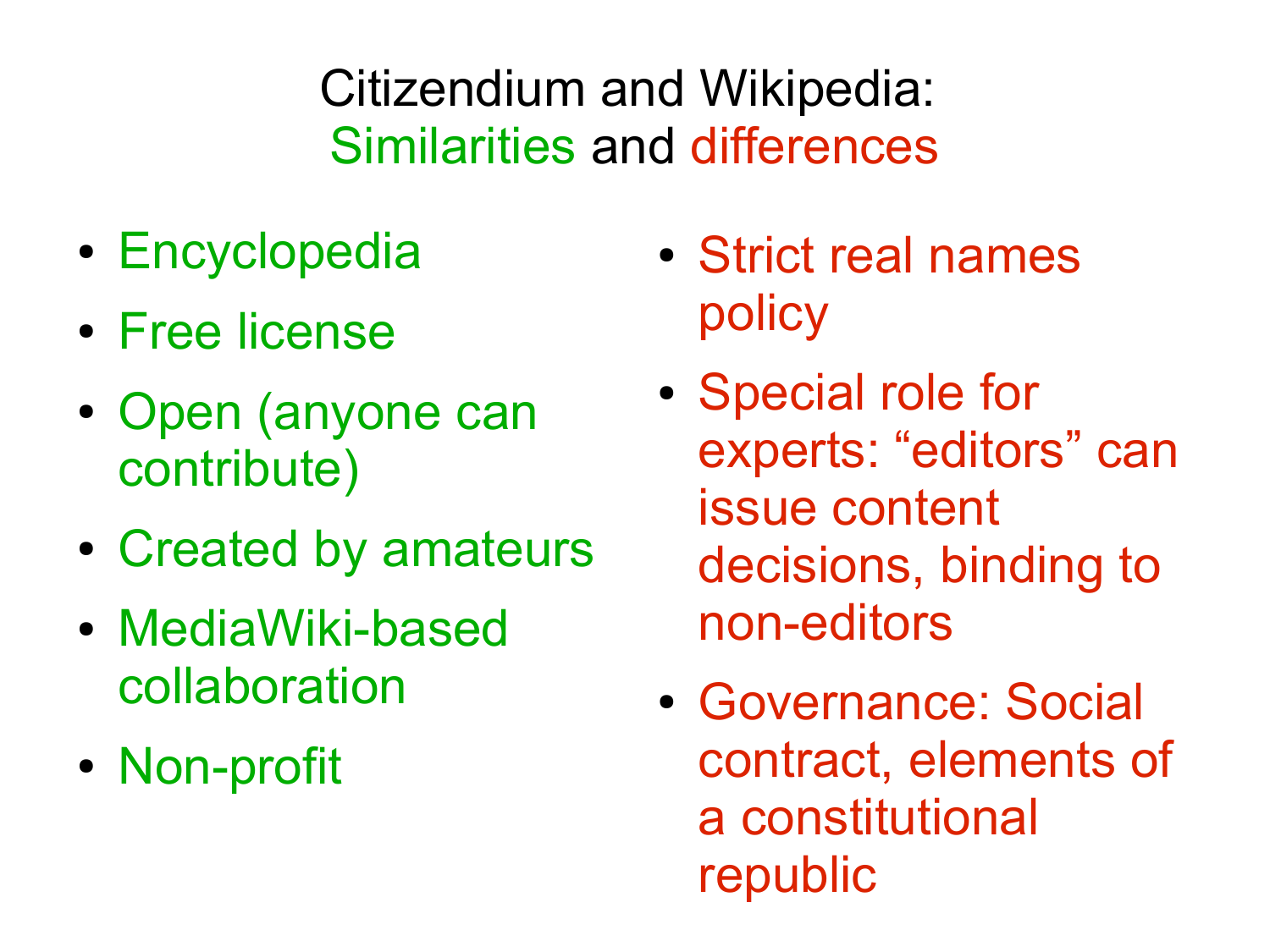# Wikipedian views of Citizendium

- Competitor for readers, contributions
- Ally, common goal of creating free encyclopedic content
- "Who?"
- In this talk: A long-time experiment testing several fundamental policy changes, in a framework which is still similar enough to that of Wikipedia to generate valuable evidence as to what their effect might be on WP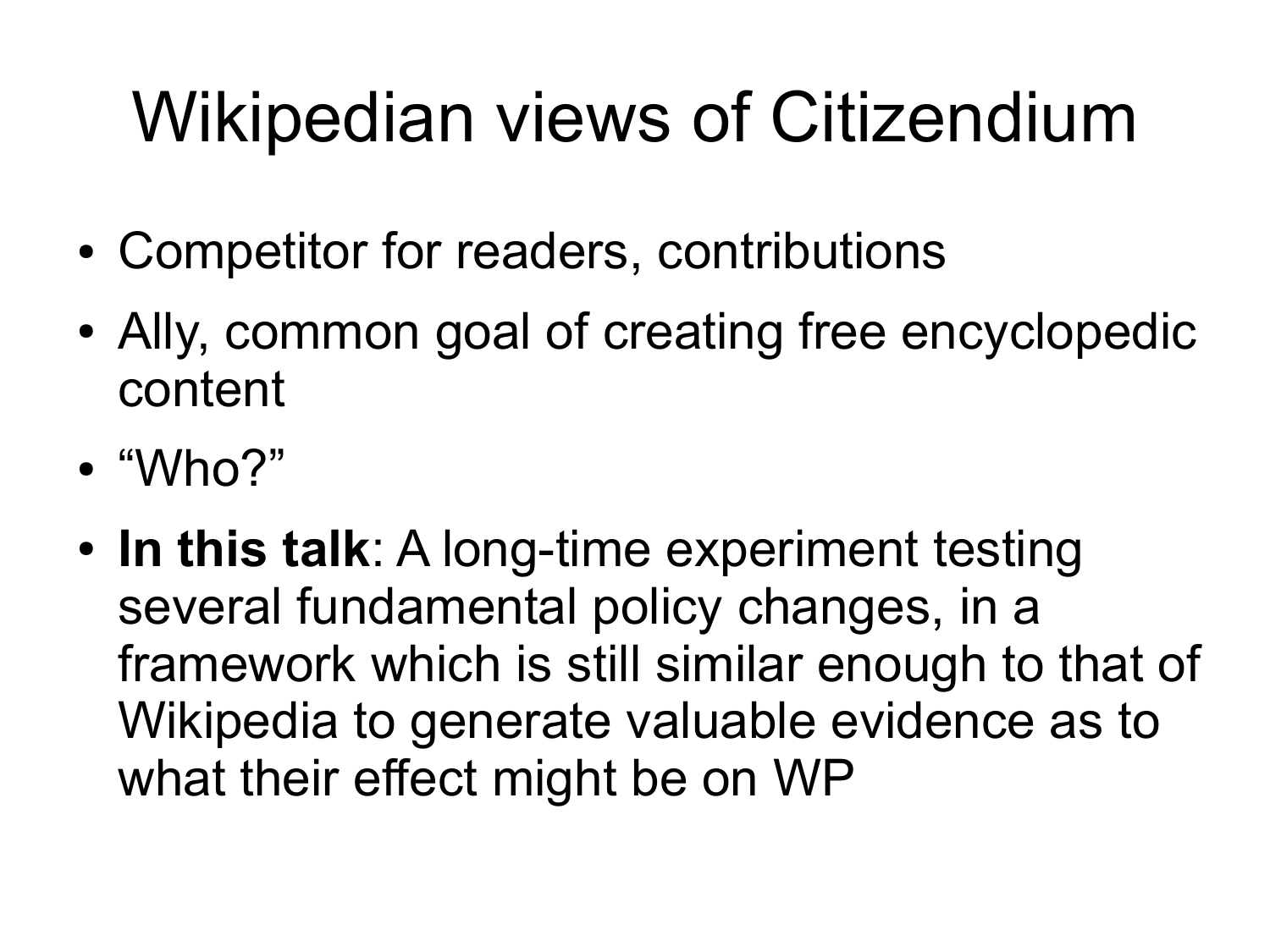## Active editors: Waiting to explode



Sanger (October 2007): "At some point, possibly very soon, the *Citizendium* will grow explosively- say, quadruple the number of its active contributors, or even grow by an order of magnitude ...."

© Aleksander Stos, CC-BY 3.0 [Number of users that made at least one edit in each month](file:///C:/Dokumente und Einstellungen/t/Eigene Dateien/bacz/)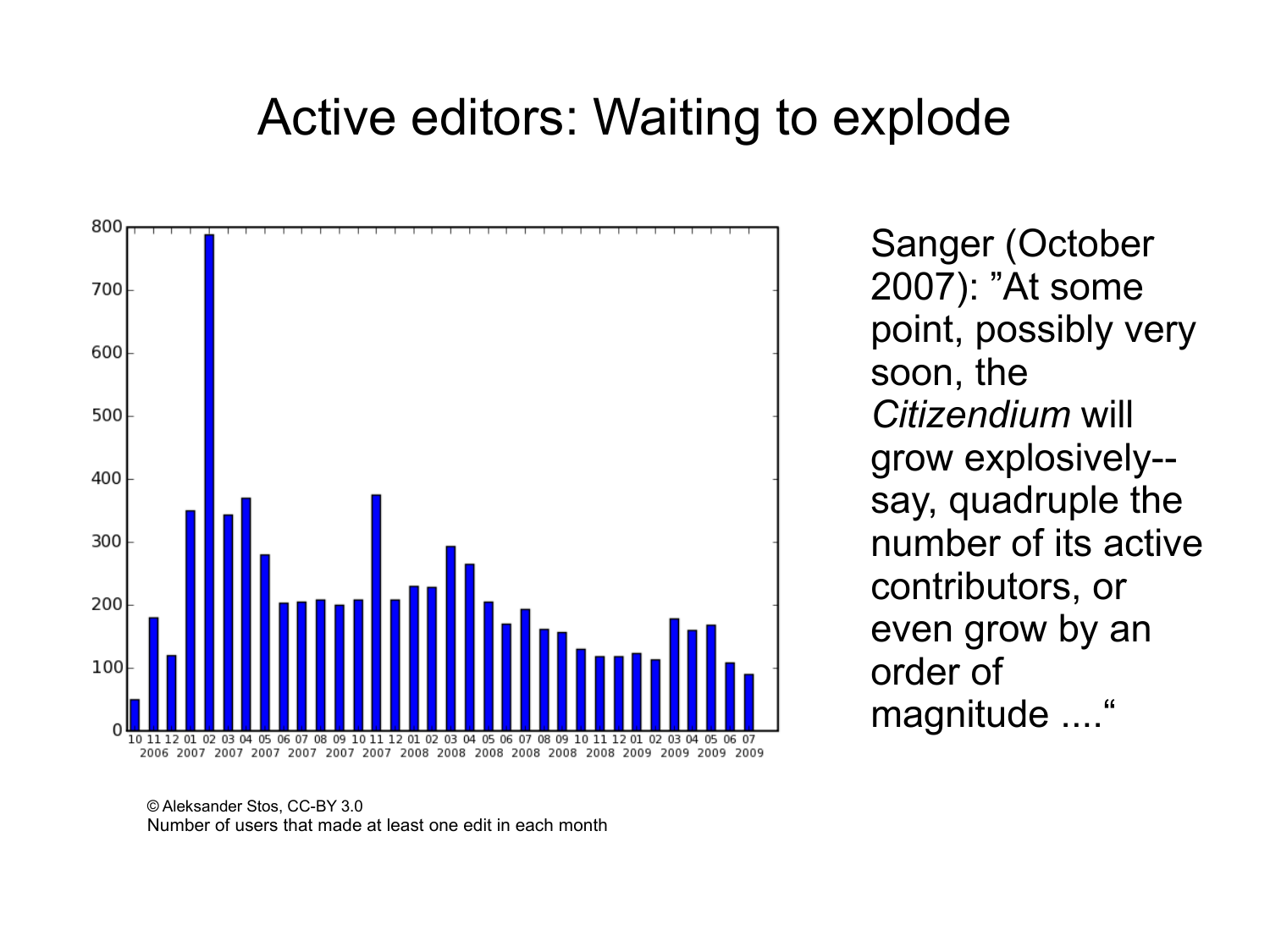## Article creation rate: Still muddling



Number of mainspace pages created per day on Citizendium, average since the beginning



© Aleksander Stos, CC-BY 3.0 Number of mainspace pages created per day on Citizendium, 30 d[ay average](file:///C:/Dokumente und Einstellungen/t/Eigene Dateien/bacz/)

Sanger (October 2007): "It's still possible that the project will, from here until eternity, muddle on creating 14 articles per day. [...] I just don't think that these latter possibilities are at all likely."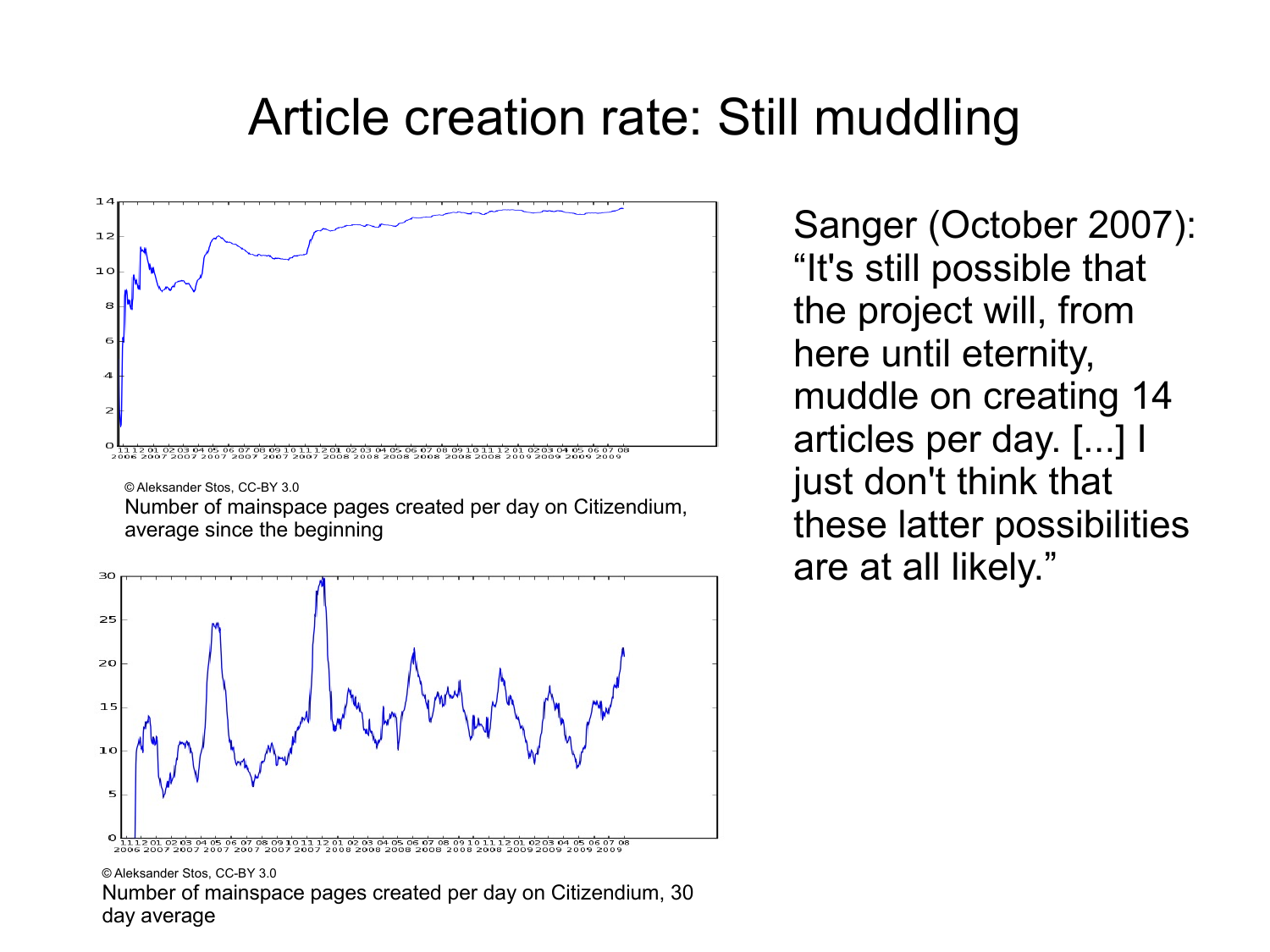## Median article length: Spreading thin

Median article length (in words)

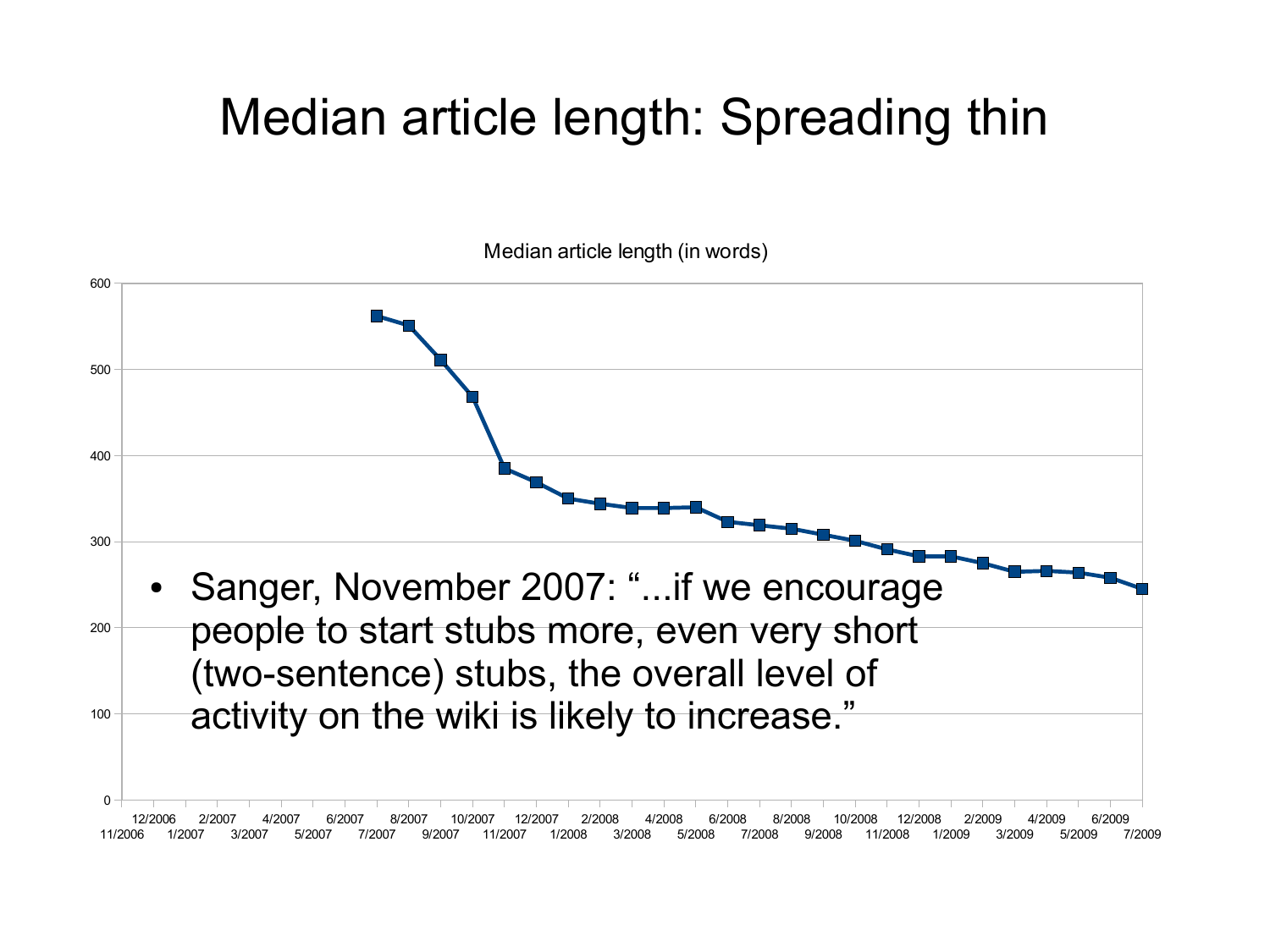## Skeptical observers

- Andrew Lih, "The Wikipedia Revolution" (referring to October 2008 numbers): "Sanger's project has had some hiccups, but it has gathered steady momentum. […] The challenge for Sanger is that growth is flat, with articles increasing only at a linear rate."
- The Independent, February 2009: "[Citizendium] has failed to take off and has fewer than 10,000 articles almost two years after launch."
- [Financial Times Techblog, August 2009: "At](file:///C:/Dokumente und Einstellungen/t/Eigene Dateien/bacz/) best, Citizendium could be called a qualified success. … Sanger's creation is increasingly in danger of being consigned to footnote status in [the entry for 'Online Encyclopedias'."](file:///C:/Dokumente und Einstellungen/t/Eigene Dateien/bacz/)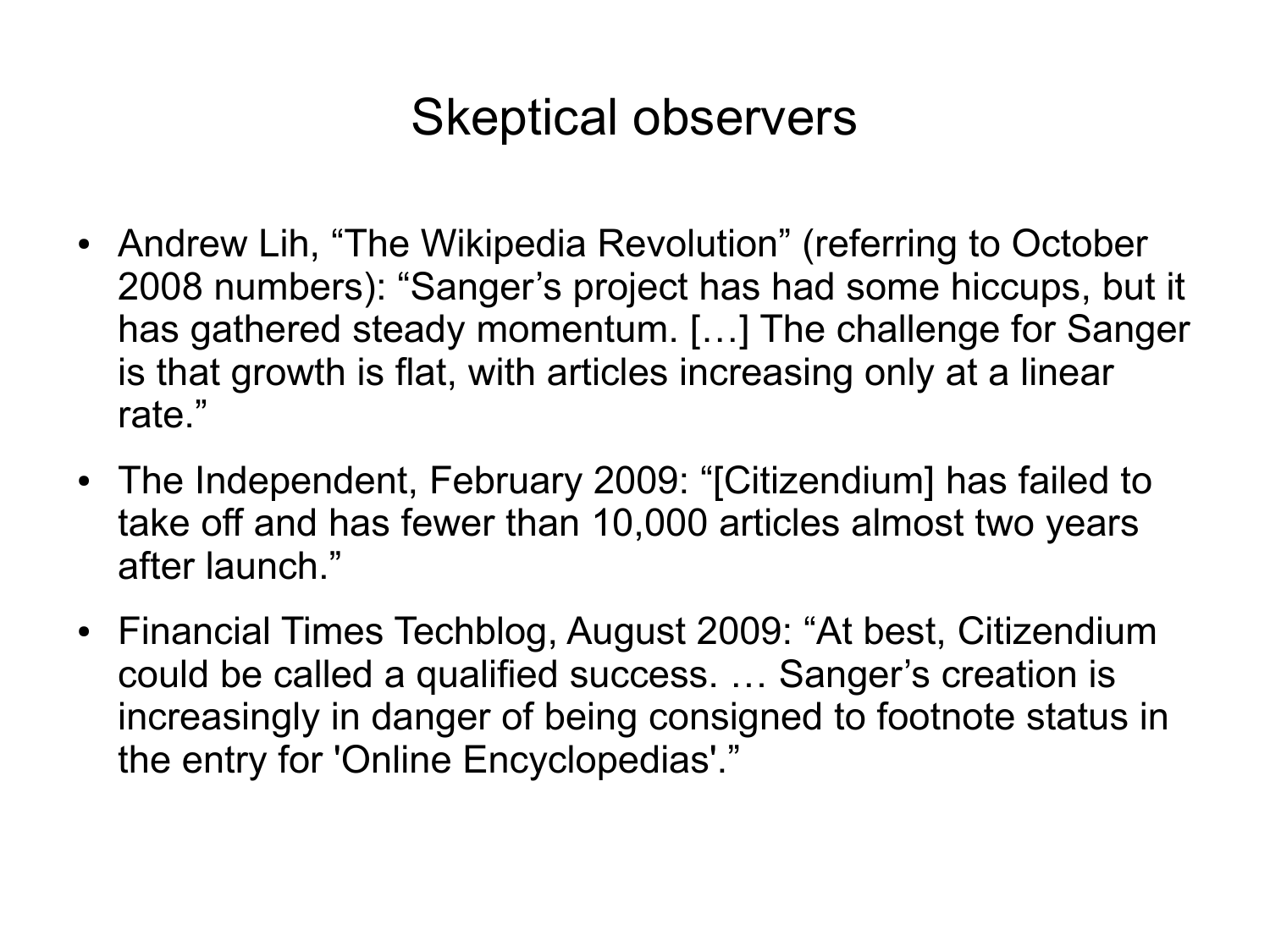## Wikiweise – a German precedent



- Free online encyclopedia project founded by a former administrator of the German Wikipedia in April 2005.
- Initially, most of the active contributors were former Wikipedians.
- Stricter quality and inclusion standards than German WP (but no formal roles for [experts\)](file:///C:/Dokumente und Einstellungen/t/Eigene Dateien/bacz/)
- Real names required (but no user contributions list because of privacy concerns)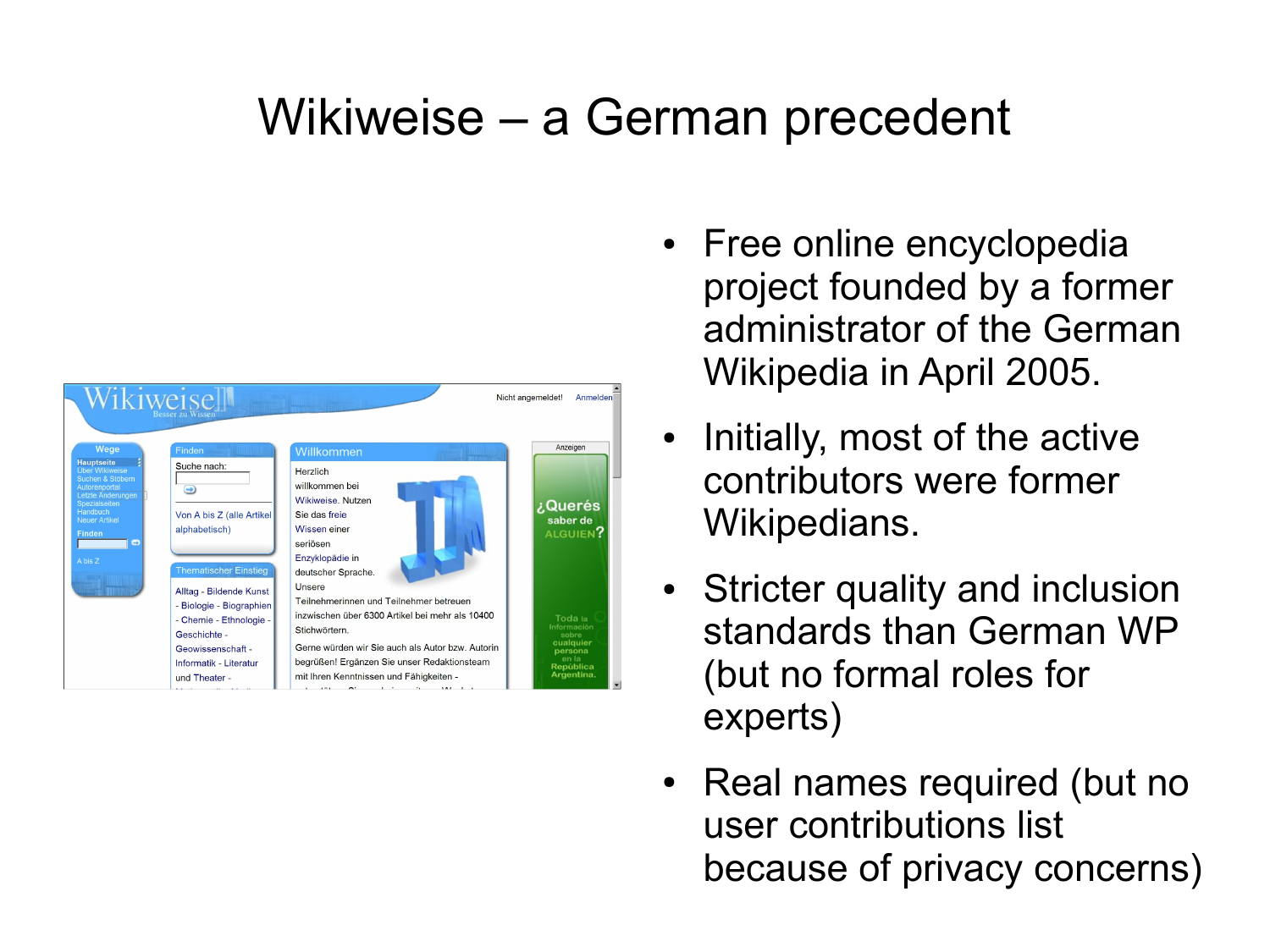## Wikiweise – a German precedent

- Growth has slowed down:
	- ca. 20 edits/day around February-April 2006
	- ca. 8 edits/day around April-August 2009
	- 2100 articles in February 2006
	- 3500 articles in February 2007
	- 5200 articles in February 2008
	- 6300 articles in August 2009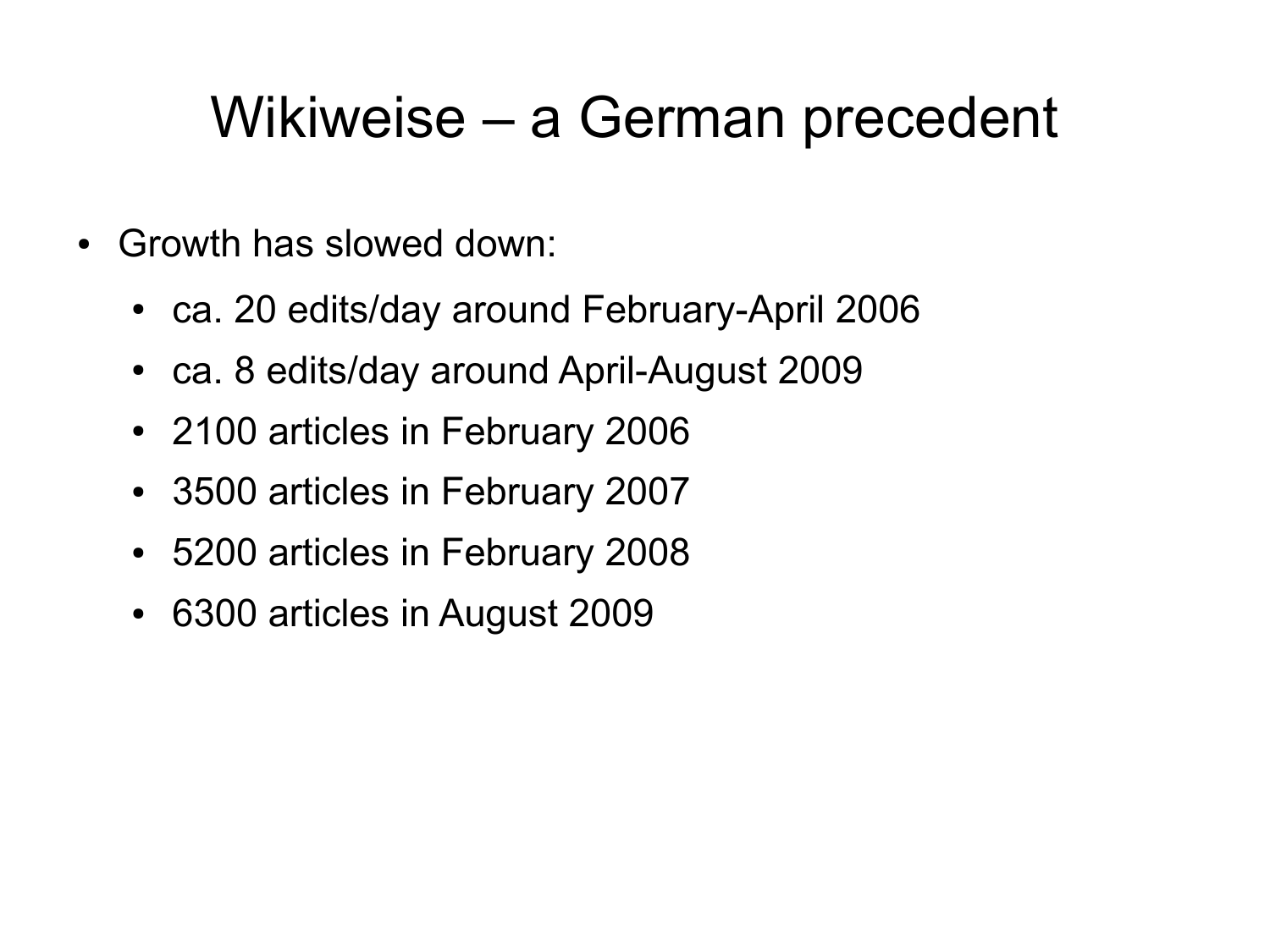# Real names

- And other strict registration requirements (e.g. no freemail addresses)
- One constable says he has seen valuable potential contributors being deterred by the requirements, but feels still confident he could get his cat through the vetting process
- Privacy concerns. User biographies are excluded from search engines by robots.txt, but a lot of personal information can be revealed by user contributions (cf. my talk at Wikimania [2008\)](file:///C:/Dokumente und Einstellungen/t/Eigene Dateien/bacz/)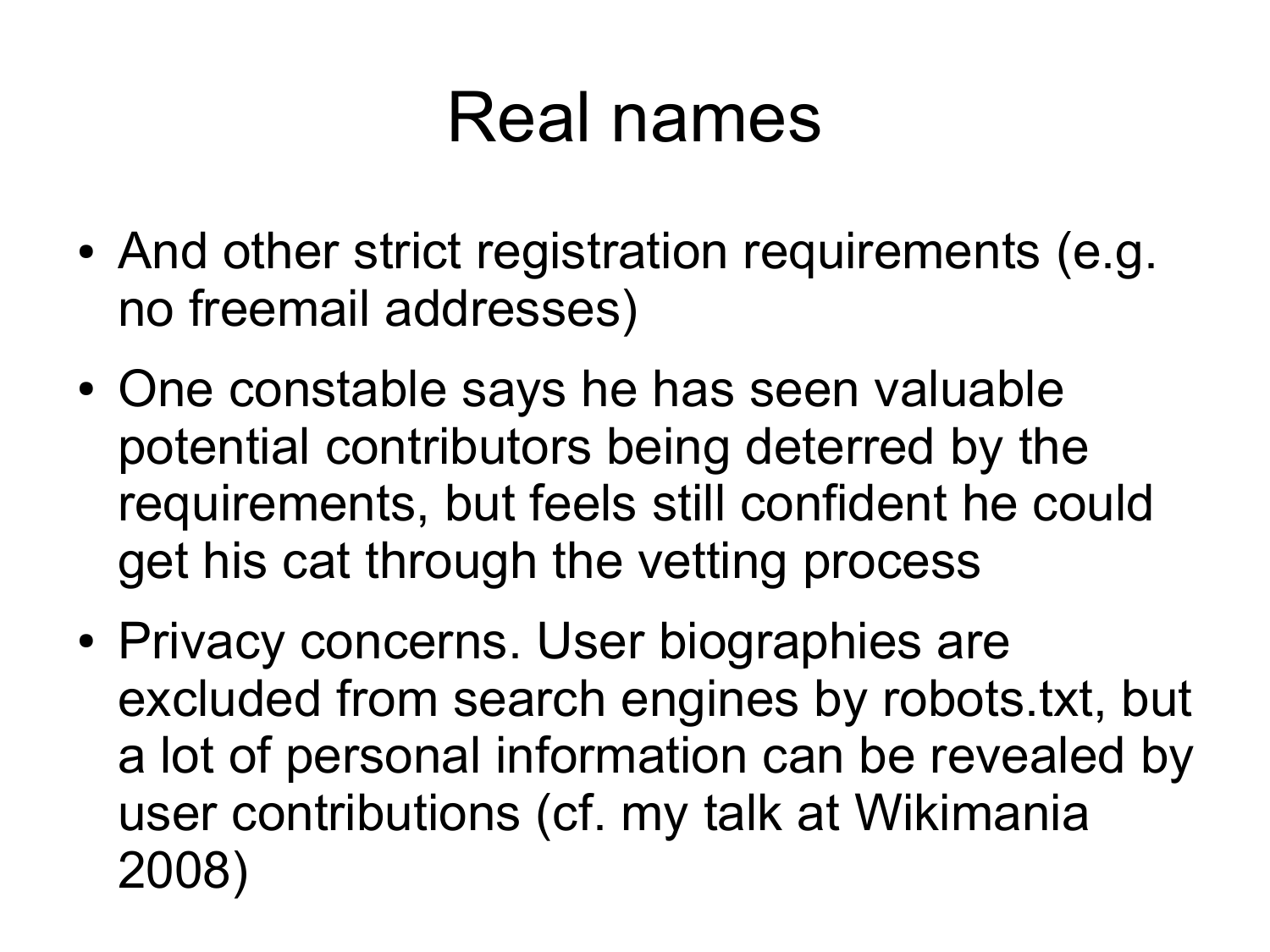# Approved articles

- Highest quality level on Citizendium:
	- "Our growing number of editor-approved articles are **reliable** and of **world class quality**, rivaling the best printed encyclopedias."
- Approval can be decided by one uninvolved editor (subject expert), or unanimously by three editors
- No systematic procedure of fact checking, spell checking etc.
- 113 approved articles as of August 2009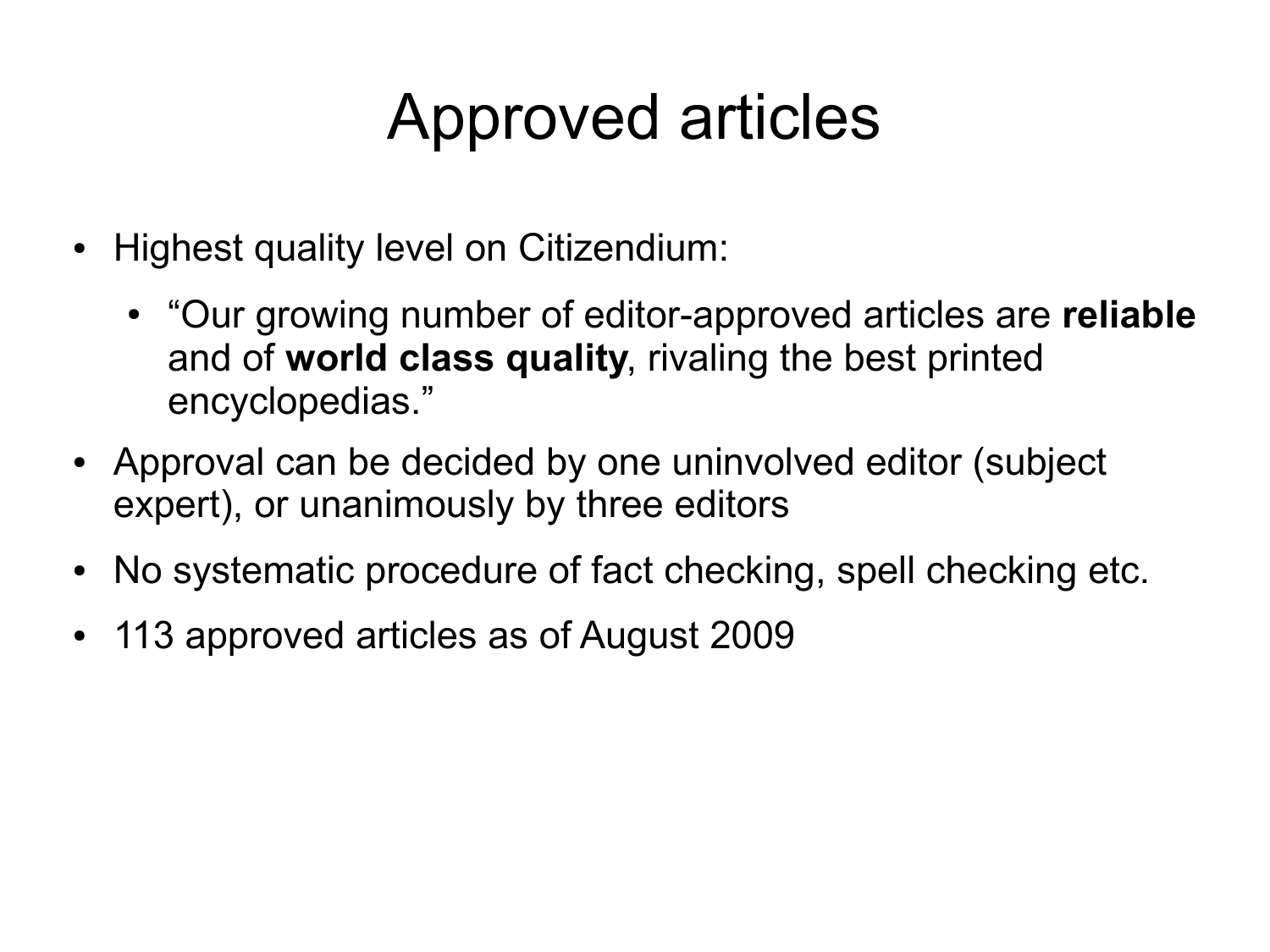## Approved errors

#### (From reading around a while – by no means a systematic or exhaustive search:)

*Article name Error description Error description Error in a proved version Time remaining in a proved version* 

| Accidental release source terms | Typo (extraneuous "[[")                                                                      | $>$ 306 days |  |  |
|---------------------------------|----------------------------------------------------------------------------------------------|--------------|--|--|
| Complex number                  | Factual error (multiplication instead of addition)                                           | 3 days       |  |  |
| Complex number                  | Factual error (geometric interpretation of division)                                         | 813 days     |  |  |
| Complex number                  | Factual error (potential function)                                                           | $> 844$ days |  |  |
| <b>Crystal Palace</b>           | Factual error (position of Paxton's bust, corrected in draft)                                | $>903$ days  |  |  |
| Fertility (demography)          | Typos (e.g. "flyctuated", "frquency")                                                        | $>688$ days  |  |  |
| <b>Frederick Twort</b>          | Misleading wording in first sentence (corrected in draft)                                    | $>888$ days  |  |  |
| Free statistical software       | Wrong source cited (corrected in draft)                                                      | $> 89$ days  |  |  |
| Henry's law                     | Mis-wording, changing the intended meaning to the opposite                                   | $215$ days   |  |  |
| Jane Addams                     | Typo (extraneous "in")                                                                       | $> 719$ days |  |  |
| Johannes Diderik van der Waals  | Factual error and dangling subclause in lede                                                 | 7 days       |  |  |
| Life                            | Typos ("mainain", "Hebert", )                                                                | 11 days      |  |  |
| Life                            | Typos (in "For the possibility of extraterrestrial life", see talk page)                     | $>629$ days  |  |  |
| Literature                      | Factual error ("twentieth century" instead of "nineteenth century")                          | 35 days      |  |  |
| Literature                      | Typo, changing meaning ("before or after" instead of "before")                               | 82 days      |  |  |
| Literature                      | Spelling ("Phoenecian" instead of "Phoenician")                                              | $>934$ days  |  |  |
| Merox                           | Spelling error ("dagram" instead of "diagram")                                               | $> 501$ days |  |  |
| <b>Nathanael Greene</b>         | Numerous typos (3x "it's" instead of "its", "more small" instead of "small 63 days           |              |  |  |
| Nathanael Greene                | Duplicate word ("oversaw the the trial")                                                     | $> 817$ days |  |  |
| Randomized controlled trial     | Typo (extraneous "and"), introduced in reapproval                                            | $> 56$ days  |  |  |
| <b>Richard Hofstadter</b>       | Factual error (PhD year, copied from WP, later fixed there by anon edit <a>&gt;</a> 340 days |              |  |  |
| Rottweiler                      | Typo ("Meckar River" instead of "Neckar")                                                    | $> 500$ days |  |  |
| Vertebral subluxation           | Typo ("coooperative" instead of "cooperative")                                               | 904 days     |  |  |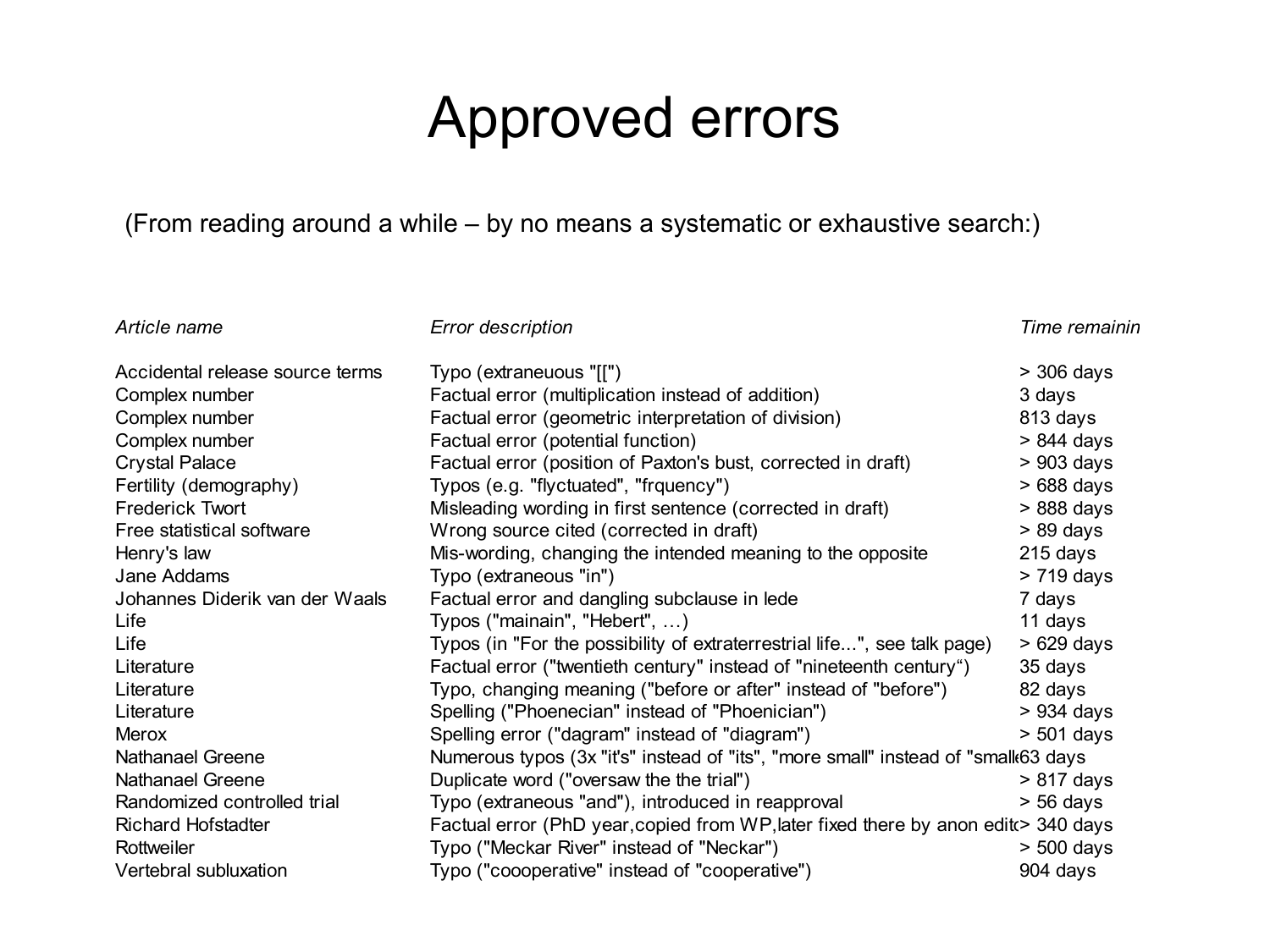## Crippling Linus' Law

- Linus' Law: "given enough eyeballs, all bugs are shallow"
- Needs: 1) eyeballs 2) communicating the bug 3) fixing the bug
- First error in the "Complex number" example was uncontroversial and unanimously judged as urgent. Still, a complicated process had to be followed:
	- Infrequent editor (notices error, corrects draft version)  $\rightarrow$  Editor (notices correcting edit)  $\rightarrow$  Approval Editor (notified on talk  $page) \rightarrow$  Approval Nominator (notified per email)  $\rightarrow$  Approval Editor (makes correction)
- T[here have been examples of well-m](file:///C:/Dokumente und Einstellungen/t/Eigene Dateien/bacz/)eaning Wikipedians trying to point out errors in CZ articles, who find no other way than co[ntacting CZ editors wh](file:///C:/Dokumente und Einstellungen/t/Eigene Dateien/bacz/)o happen to have a WP account via **[Wikipedia](file:///C:/Dokumente und Einstellungen/t/Eigene Dateien/bacz/)**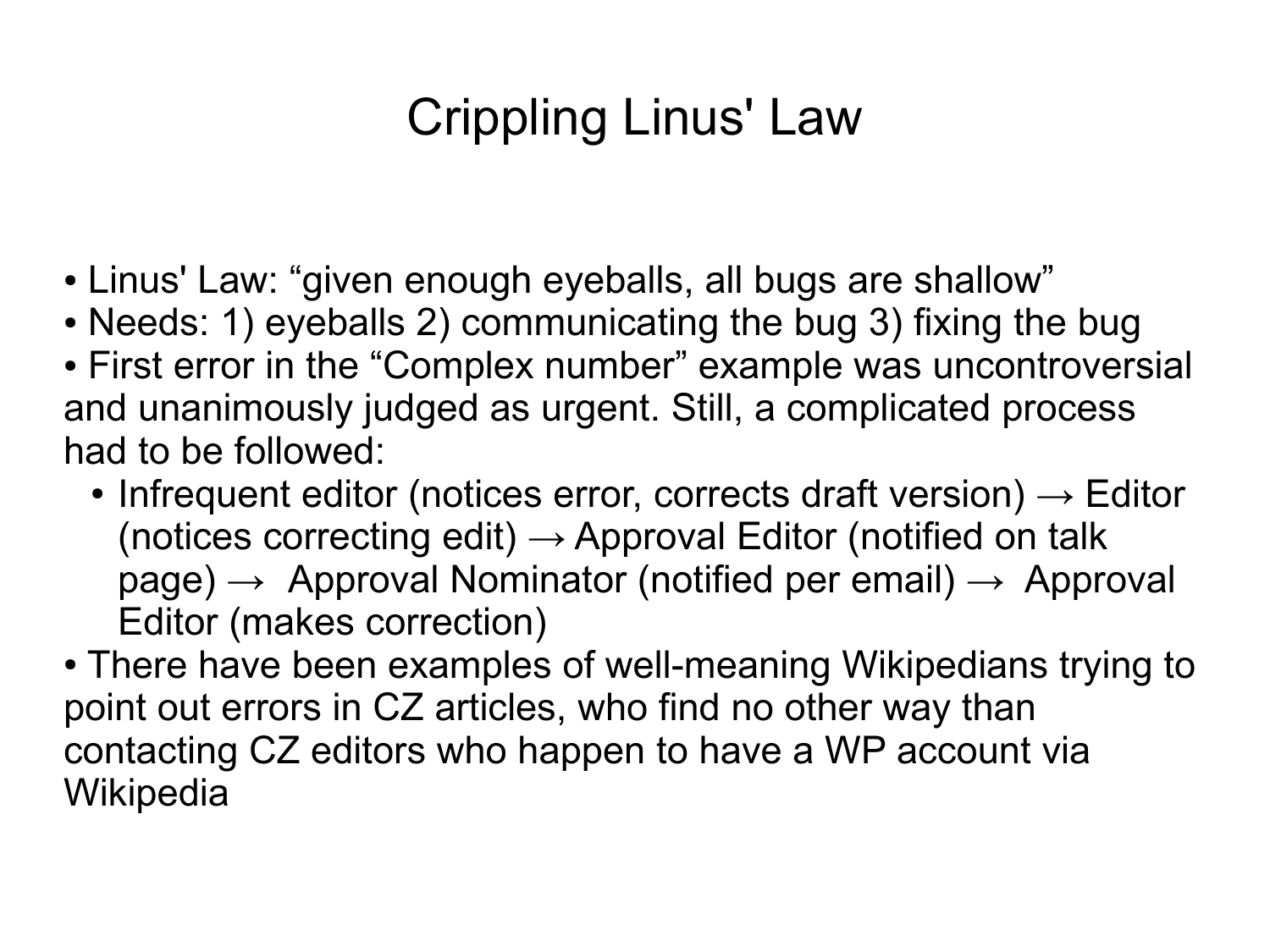## Fringe experts?

- Several observers have voiced concern that the mainstream scientific view is under-represented on Citizendium in topics such as homeopathy, water memory, global warming and chiropractic.
- CZ's approved "Homeopathy" article largely written by a leading proponent of homeopathy (banned from Wikipedia), who applauded CZ [for its more welcoming e](file:///C:/Dokumente und Einstellungen/t/Eigene Dateien/bacz/)nvironment
- Earlier, similar example: "Scientology (doctrine)" and "Church of Scientology" written by a [scientologist](file:///C:/Dokumente und Einstellungen/t/Eigene Dateien/bacz/) (Sanger intervened in this case)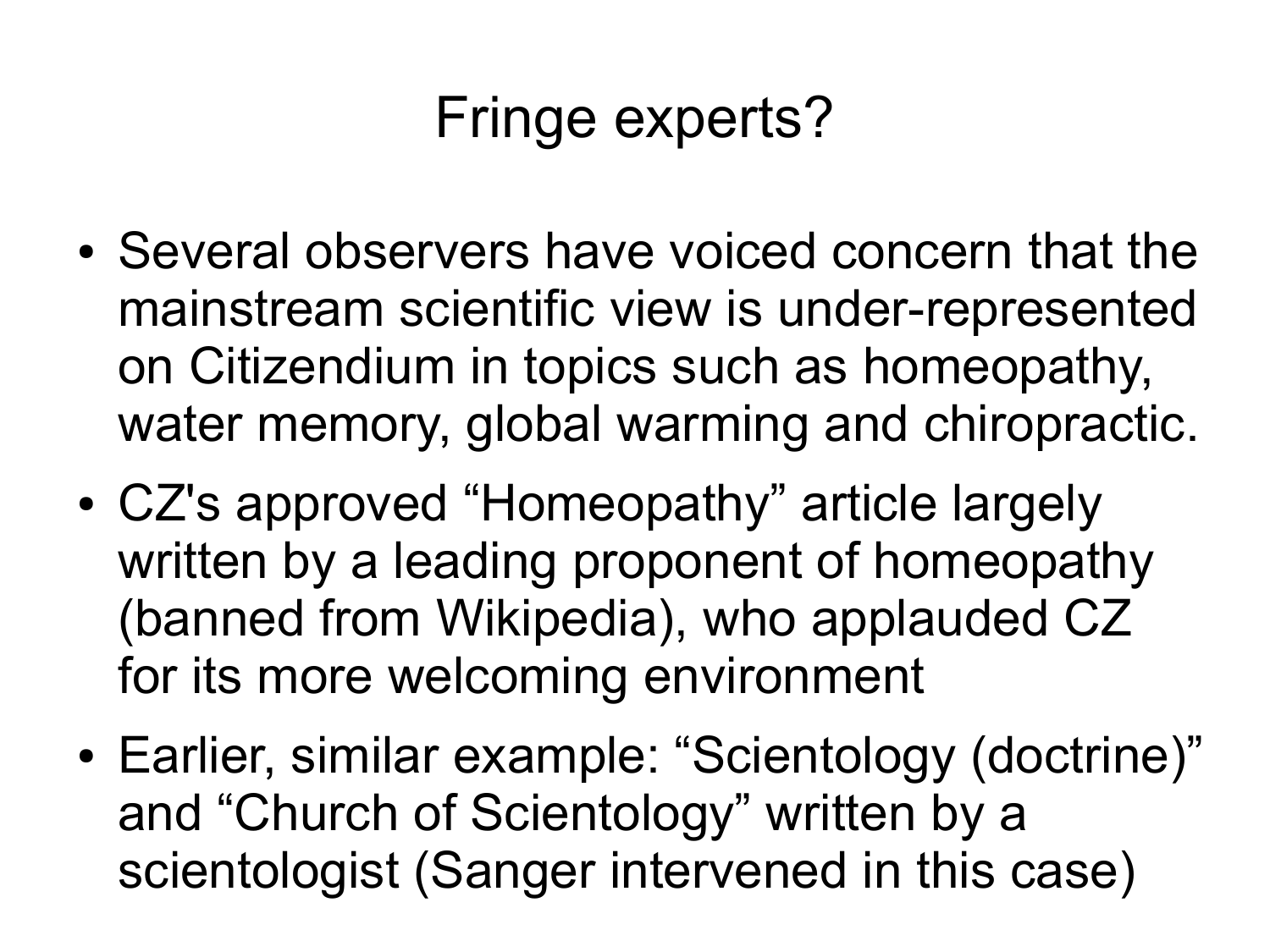# **Civility**

- ".. a shame you will never wash off yourself. You will be dragged through the mud [...] and will be cited in the future as a man capable of uncomparable brazenness and disloyalty. Then you will healthily reconsider your terrified panic, and the cowardly advice by barbarians and stupid vandals which assisted you in the havoc that you wreaked." (Diderot complaining to the administrator publisher of the Encyclopédie about his deletions of objectionable material, 1764)
- "Wikipedia administrators [...] react like Nazis" (Larry Sanger, 2008)
- "The fact that you ask that question definitely shows that you are some kind of idiot! […] You're an idiot." (Larry Sanger in 2007, to a Citizendium user holding a doctorate in Philosophy, in a private conversation after a controversy over the article "Scientific method". Apologized shortly afterwards)
- "... Ha ha ha ha ha ha! Ha ha ha ha ha ha! Ha ha ha ha [ha ha ha! Ha ha ha ha ha ha ha! Ha ha h](file:///C:/Dokumente und Einstellungen/t/Eigene Dateien/bacz/)a ha ha ha ha! Ha ha [ha ha ha ha ha! Oh, that's rich! ..."](file:///C:/Dokumente und Einstellungen/t/Eigene Dateien/bacz/) (Robert McHenry, former editor-in-chief of [the Encyclopædia Britannica, in reaction to the news](file:///C:/Dokumente und Einstellungen/t/Eigene Dateien/bacz/) that "Sarah Palin Might Write a Book", Britannica blog, 2009)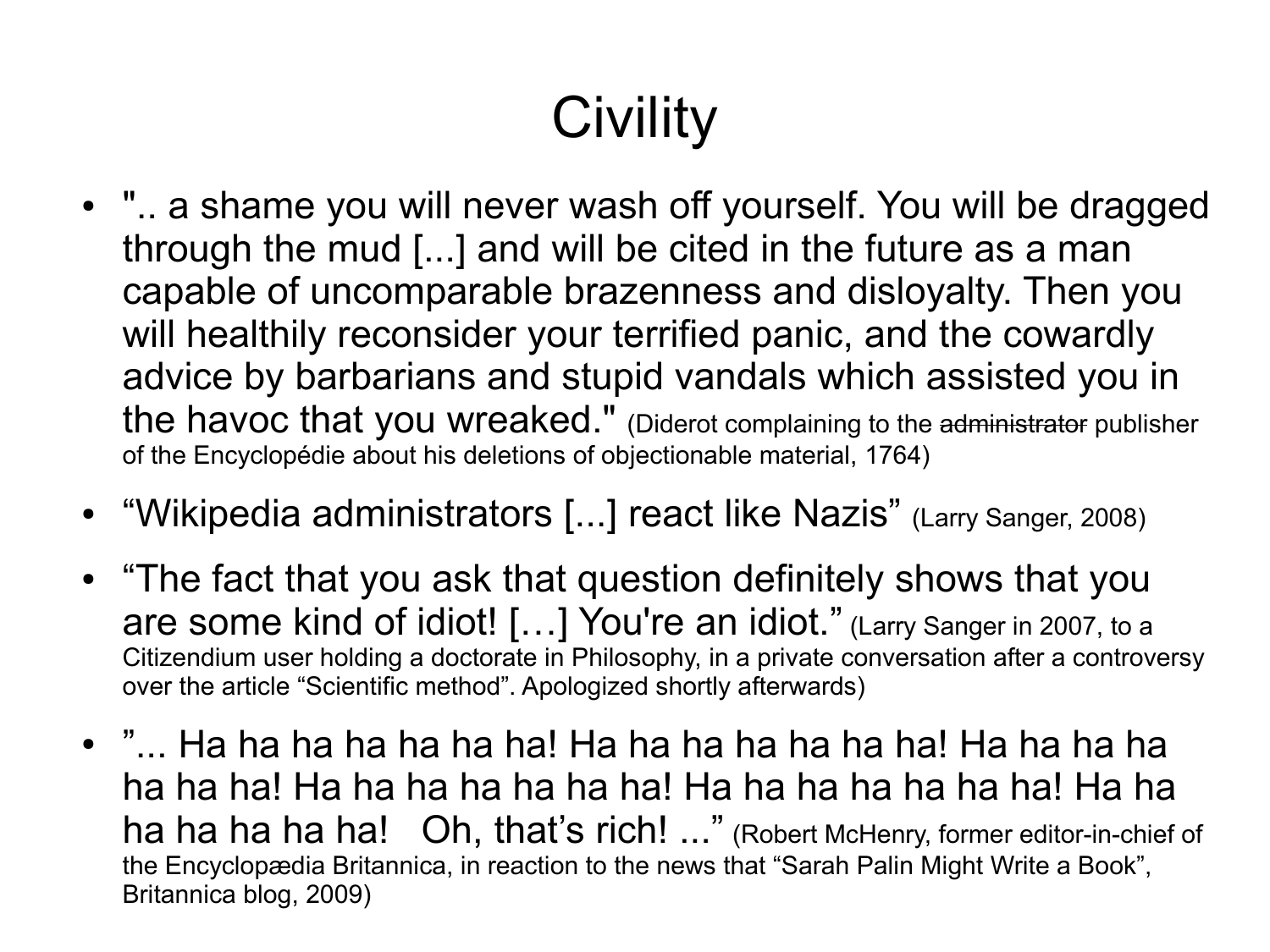# Costs of enforcing civility

- These examples show: Civility principles are sometimes severely violated by even the best encyclopedists. Enforcing them strictly in these cases would have come at a great cost.
- Several Citizendium authors have been banned for voicing quality criticism in a harsh way, although the criticism might have been seen as legitimate in content, if not form.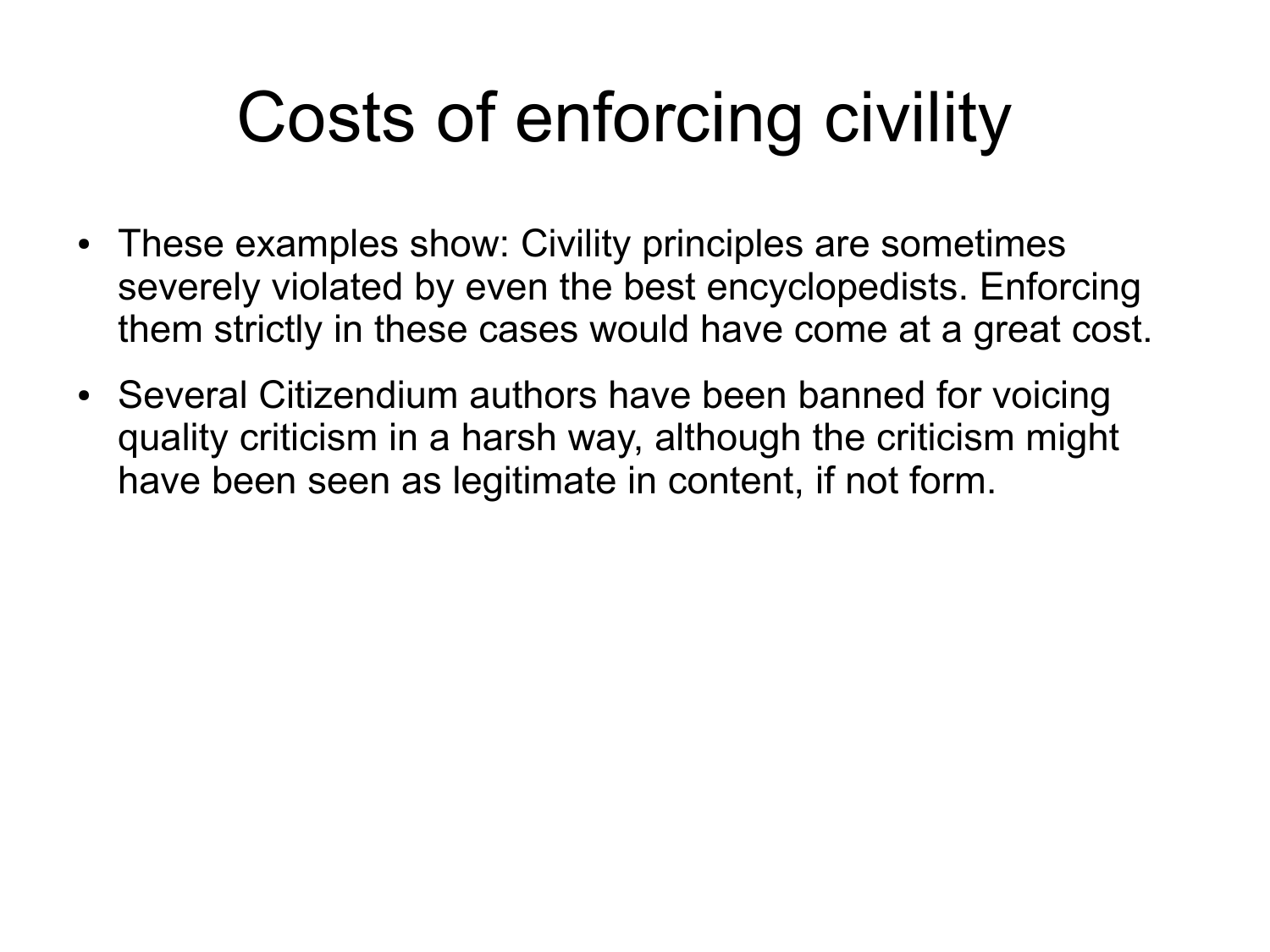## Content exchange with Wikipedia

- CZ started as a complete WP content fork, but unmodified WP articles were purged in January 2007
- Still, many CZ articles were later imported from Wikipedia
- Licenses became compatible (again) by Wikipedia's license change to CC-BY-SA in 2009  $\rightarrow$  "WikiProject Citizendium Porting" started: Importing approved articles from CZ
	- Participants noted some quality problems, "automatic" importing discouraged
	- [Some concern over correct attribution](file:///C:/Dokumente und Einstellungen/t/Eigene Dateien/bacz/)
- Recall the original idea of Wikipedia as a "scratchpad" for Nupedia
- IMHO a lot of potential in easier importing / cross-project comparing tools. Cf. trend in software development towards distributed revision control (e.g. GitHub), which allow easy forking and easy merging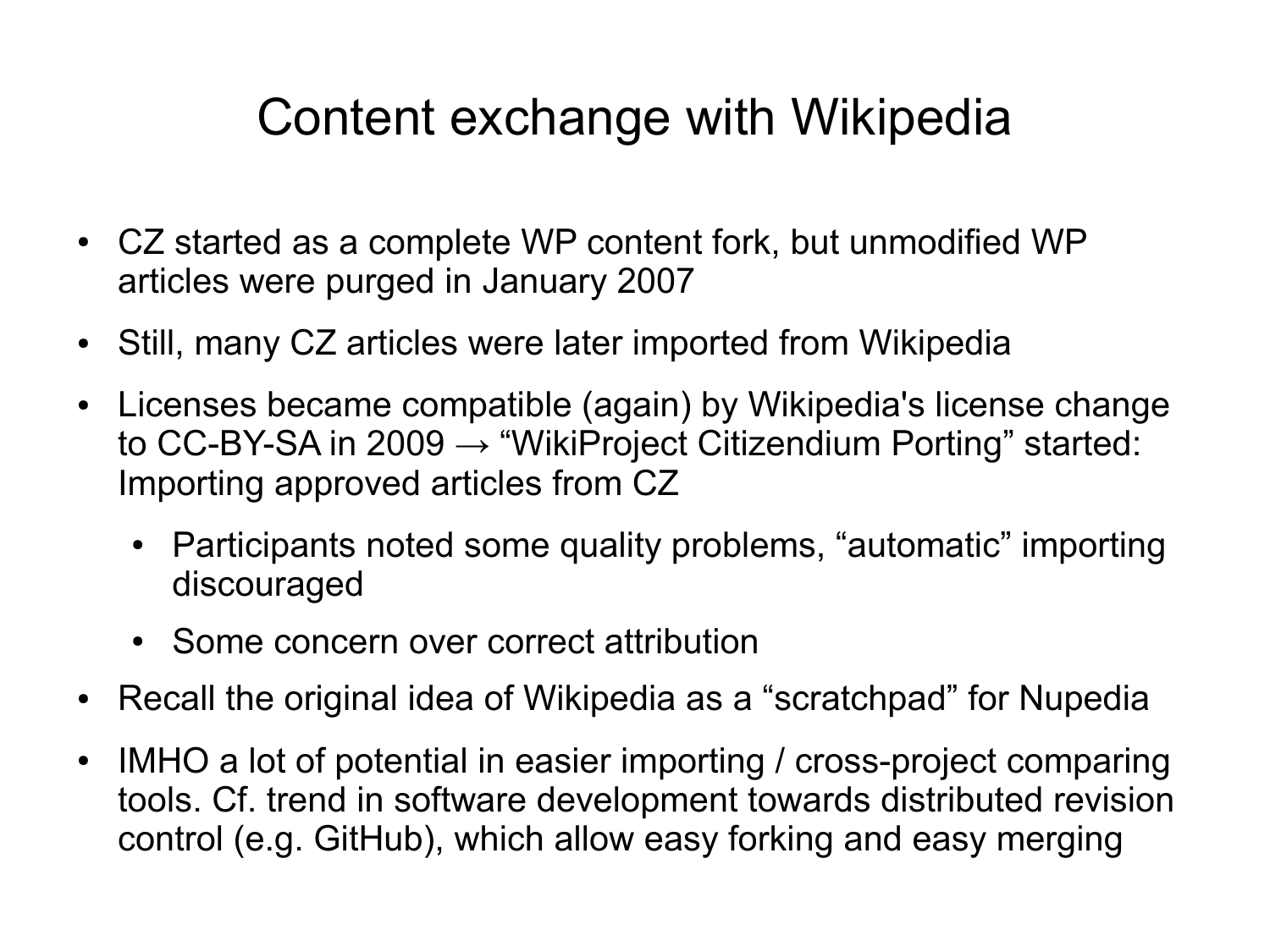### Lessons from Citizendium

Wikimania 2009, Buenos Aires, 28 August 2009

HaeB<br>haebwiki@gmail.com [[de:Benutzer:HaeB]], [[en:User:HaeB]]

*Please don't take photos during this talk.*

1

Abstract available at http://wikimania2009.wikimedia.org/wiki/Proceedings:226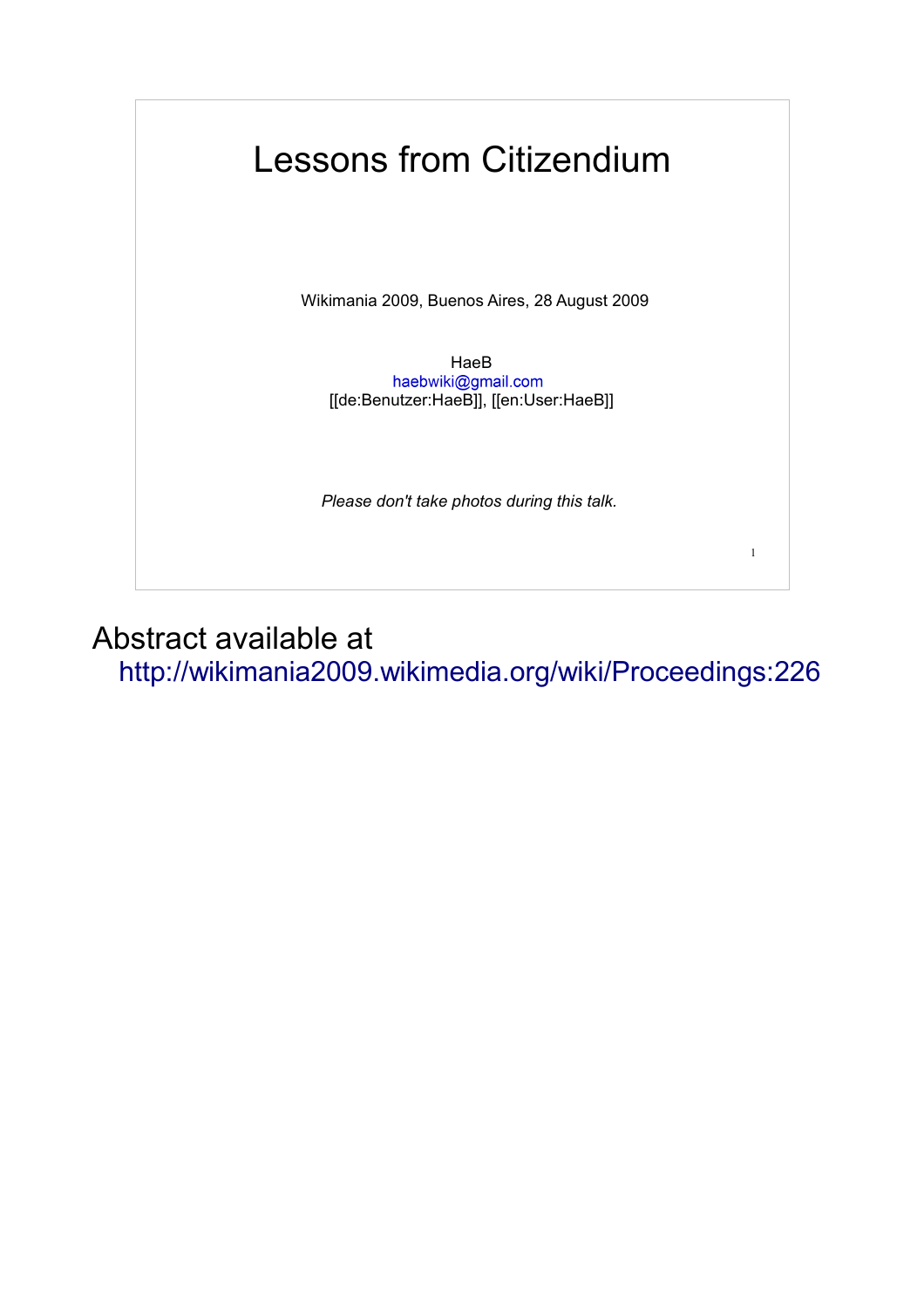

Citizendium (http://citizendium.org/) is, like Wikipedia, a free online encyclopedia.

See e.g Ken Fisher: "New Citizendium to correct Wikipedia's wrongs?". Ars Technica September 19, 2006, available at http://arstechnica.com/old/content/2006/09/7775.ars

See e.g. Stefanie Olsen: "Wikipedia co-founder plans 'expert' rival", CNet, 16 October 2006, available at http://news.cnet.com/Wikipedia-co-founder-plans-expert-rival/2100-1038\_3-6126469.html

Larry Sanger and others: "An explanation of the Citizendium license". December 2007, available at http://www.citizendium.org/czlicense.html

Larry Sanger: "My recent absence". [Citizendium-editors] mailing list, 30 July 2009, available at https://lists.purdue.edu/pipermail/citizendium-editors/2009-July/000491.html

Larry Sanger: "Not 'jumping ship,' but stepping down–eventually– as planned", Citizendium blog, 25 August 2009, available at http://blog.citizendium.org/?p=541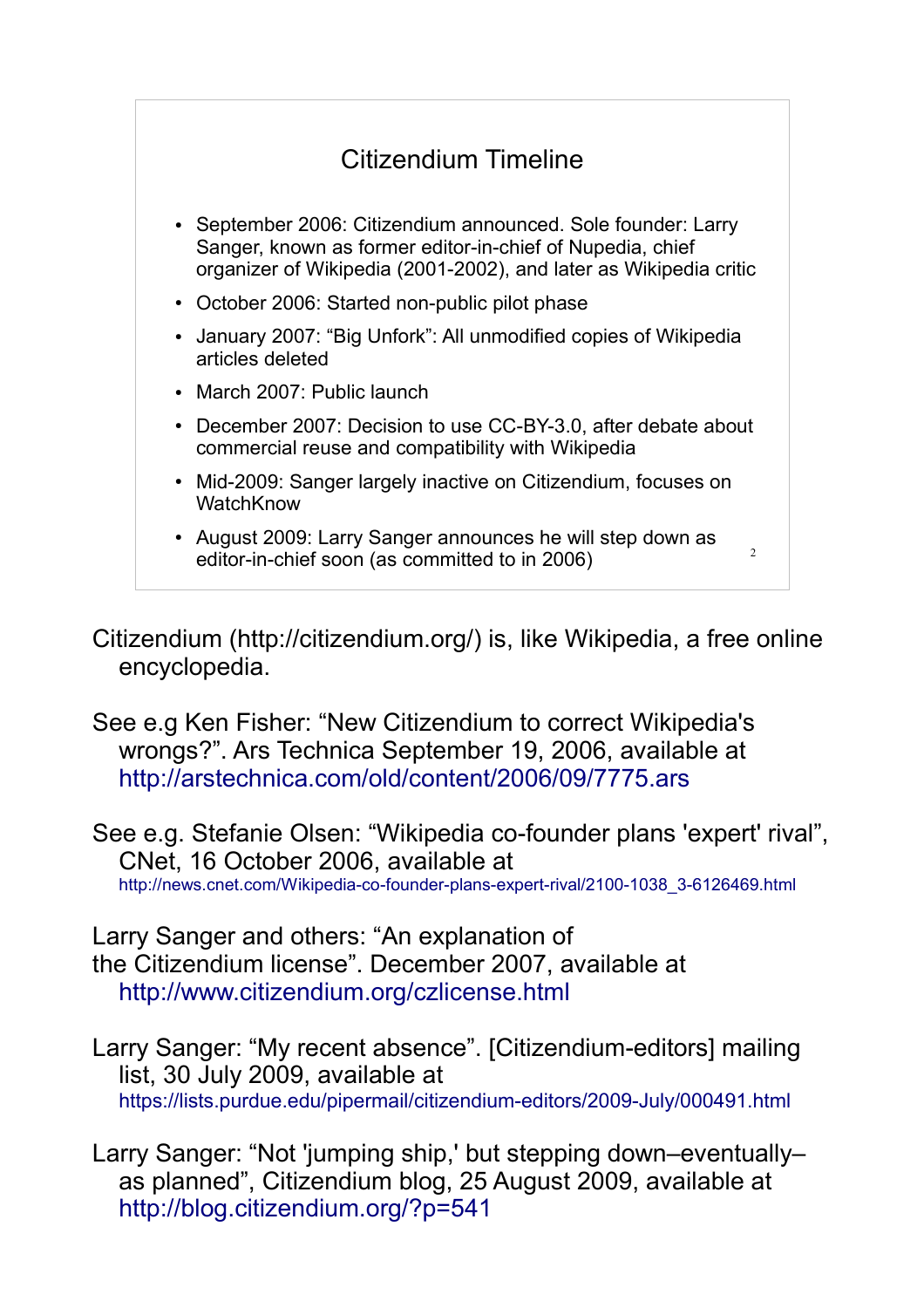

See e.g.http://en.citizendium.org/wiki/CZ:We\_aren%27t\_Wikipedia

- "amateurs" = unpaid volunteers instead of professional encyclopedia writers (subject experts are amateurs in that sense, too)
- Shortly after CZ's announcement, Clay Shirky criticized Sanger's theoretical concept of expertise and predicted that Citizendium would fail because of it.

Clay Shirky: "Larry Sanger, Citizendium, and the Problem of Expertise", "Many 2 Many" blog, September 18, 2006, available at

http://many.corante.com/archives/2006/09/18/larry\_sanger\_citizendium\_and\_the\_prob

- ("Deference, on Citizendium will be for people, not contributions, and will rely on external credentials, a priori certification, and institutional enforcement. Deference, on Wikipedia, is for contributions, not people, and relies on behavior on Wikipedia itself, post hoc examination, and peer-review. Sanger believes that Wikipedia goes too far in its disrespect of experts; what killed Nupedia and will kill Citizendium is that they won't go far enough.")
- I believe that some facts which will be mentioned in this talk, especially CZ's lack of growth and the failure of its approval process to eliminate many errors, supports some of Shirky's statements.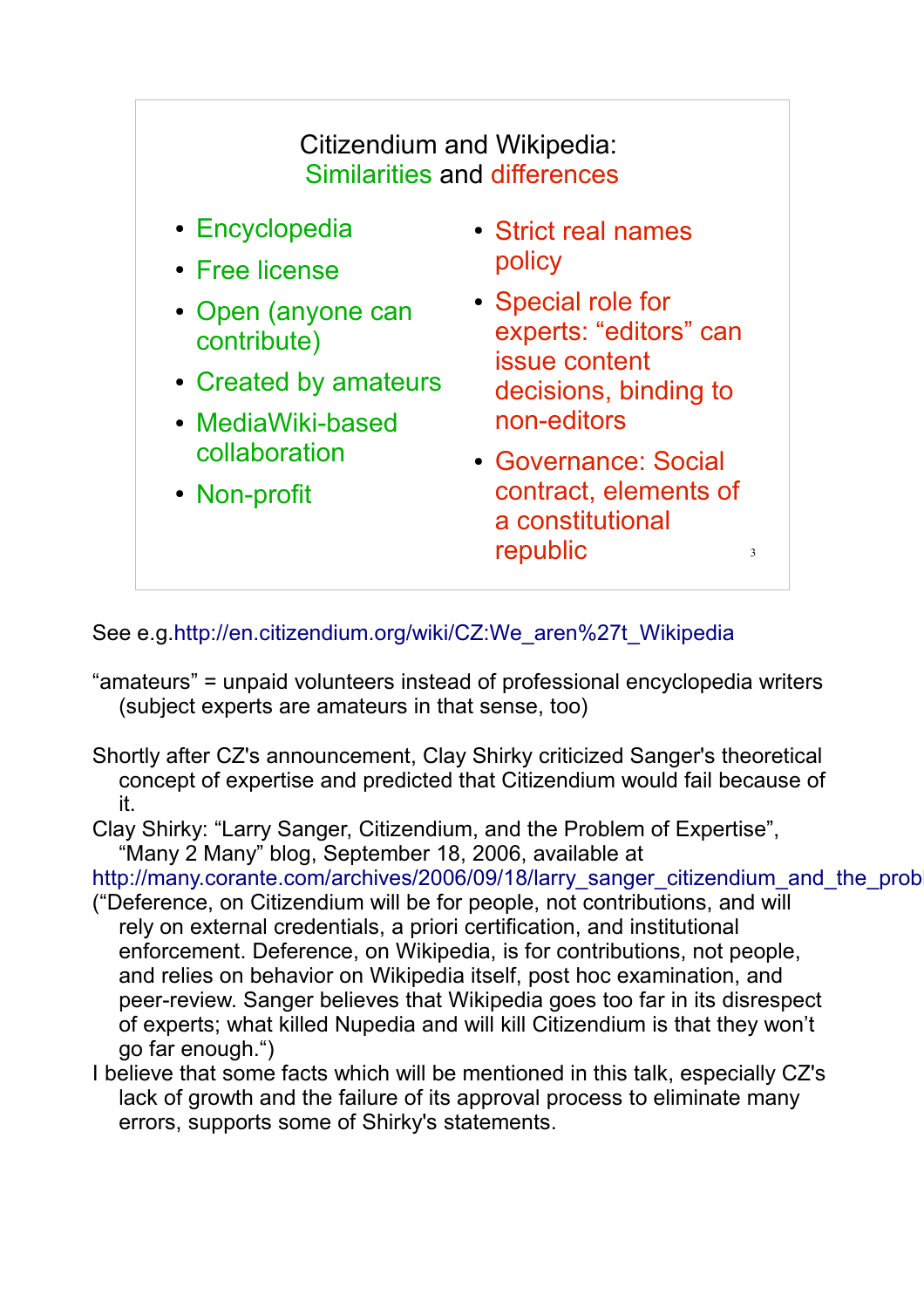

Several very different attitudes towards CZ exist in the WP community, most Wikipedians are probably not fully aware of its existence.

CZ can be seen as a version of WP with several changes that Sanger had advocated for – e.g. in: Larry Sanger: "Why Wikipedia Must Jettison Its Anti-Elitism", Kuro5hin, 31 December 2004, available at http://www.kuro5hin.org/story/2004/12/30/142458/25

Almost three years after CZ's first announcement, enough time has passed to make assessments of its progress, its failures and successes (the latter are extensively covered on citizendium.org itself, especially on the Citizendium blog). Let's first have a look at its growth.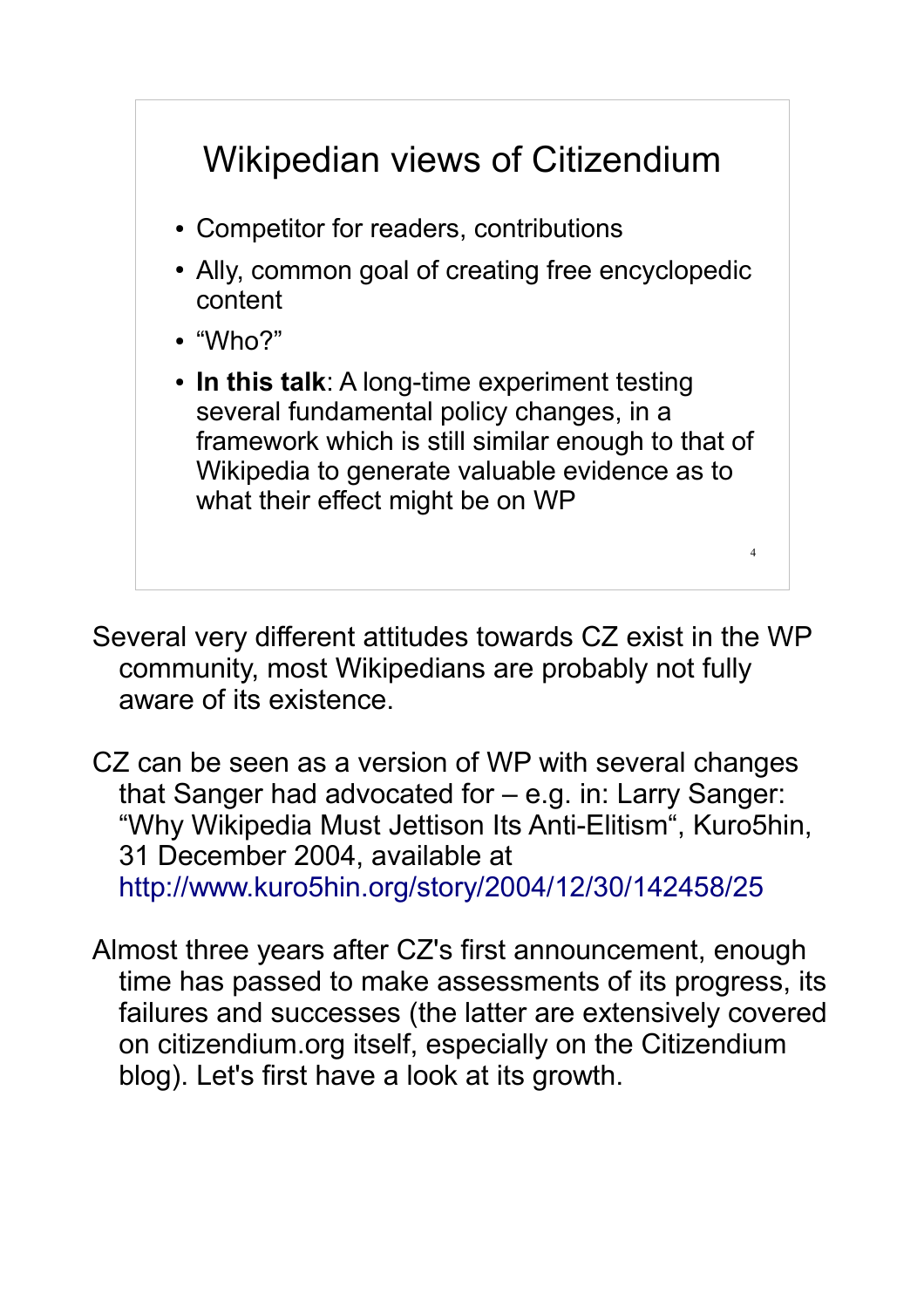

#### http://en.citizendium.org/wiki/Image:Editing\_users.png (August 2009)

Larry Sanger: "The Citizendium one year on: a strong start and an amazing future" (section "The coming explosion of growth"), 30 October 2007, available at http://www.citizendium.org/oneyearandthriving.html#explosion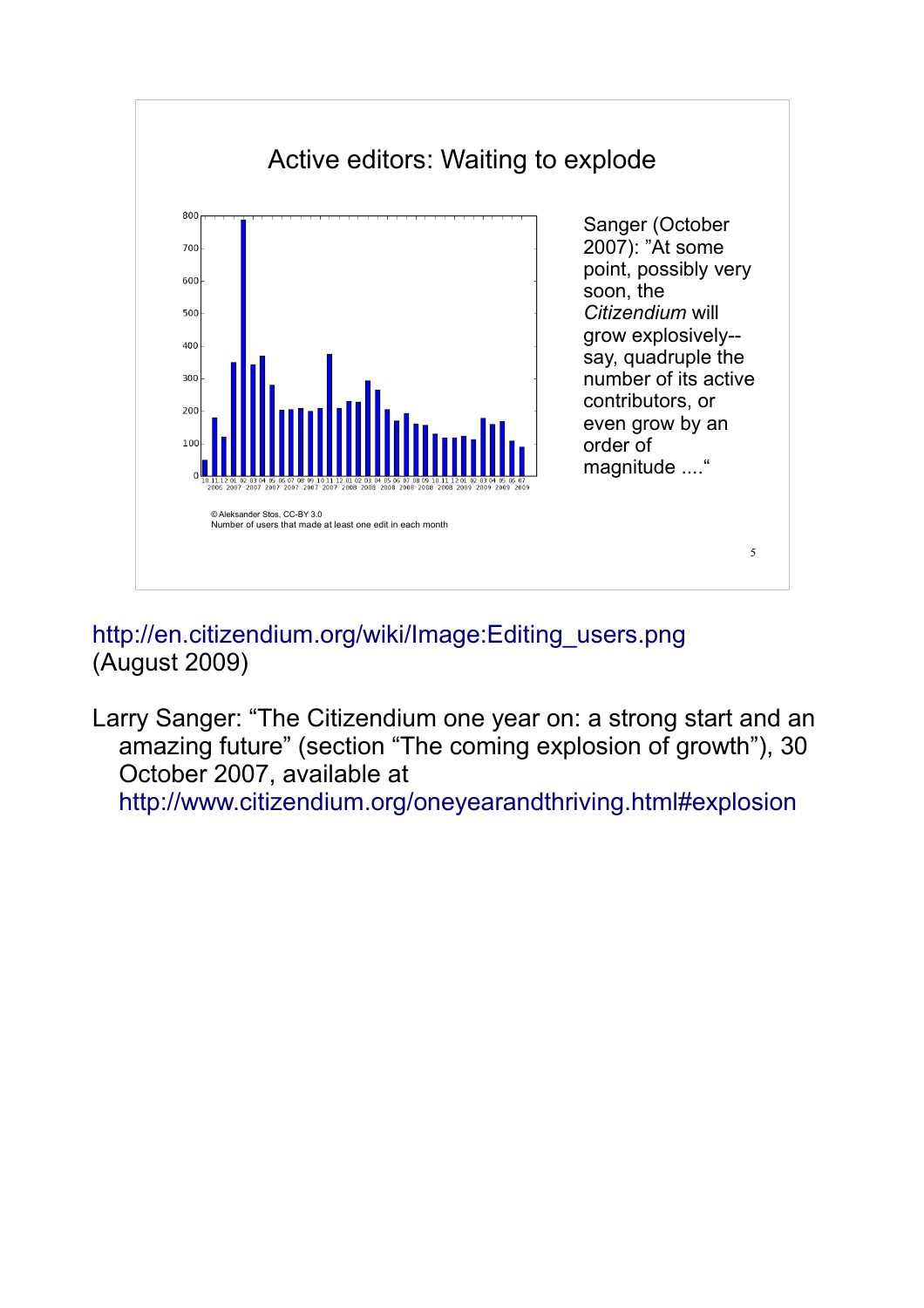

#### http://en.citizendium.org/wiki/Image:Creation\_rate\_main.png (August 2009)

http://en.citizendium.org/wiki/Image:Recent\_creation\_rate\_main.png (August 2009)

Larry Sanger: "The Citizendium one year on: a strong start and an amazing future" (section "The coming explosion of growth"), 30 October 2007, available at http://www.citizendium.org/oneyearandthriving.html#explosion

From the same text: "Frankly, accelerating our growth rate by 50% would be, by the standards of thriving and proven Web 2.0 projects--like the Citizendium--on the slow side. I'd be willing to go out on a limb and say we'll do better. I think we'll at least double our article creation rate every year. So I think we'll probably have at least 100,000 [articles] by 2011, and one million by 2015."

As of August 2009, Citizendium had around 12,000 articles.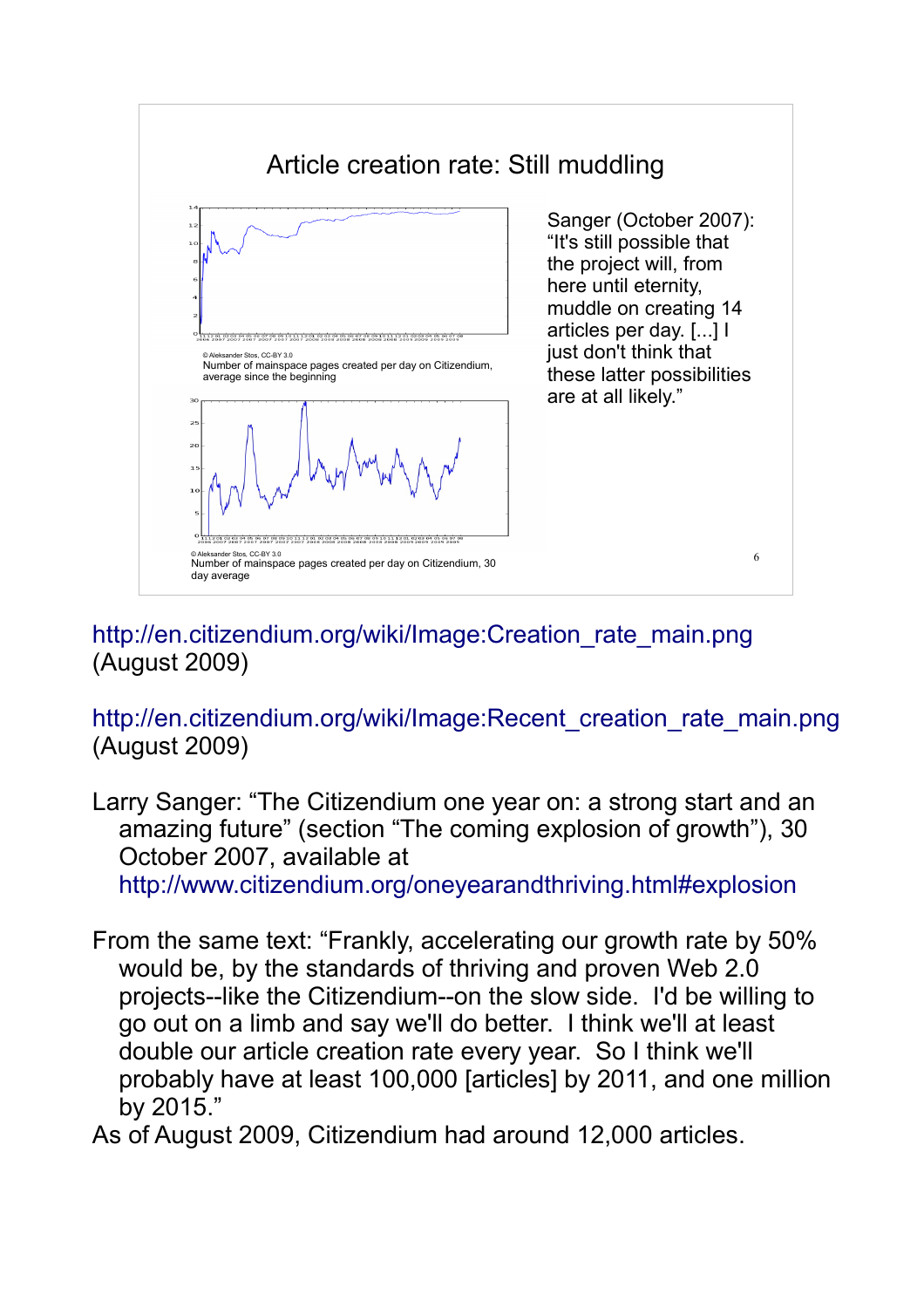

mean article size:

http://stats.wikimedia.org/EN/TablesWikipediaEN.htm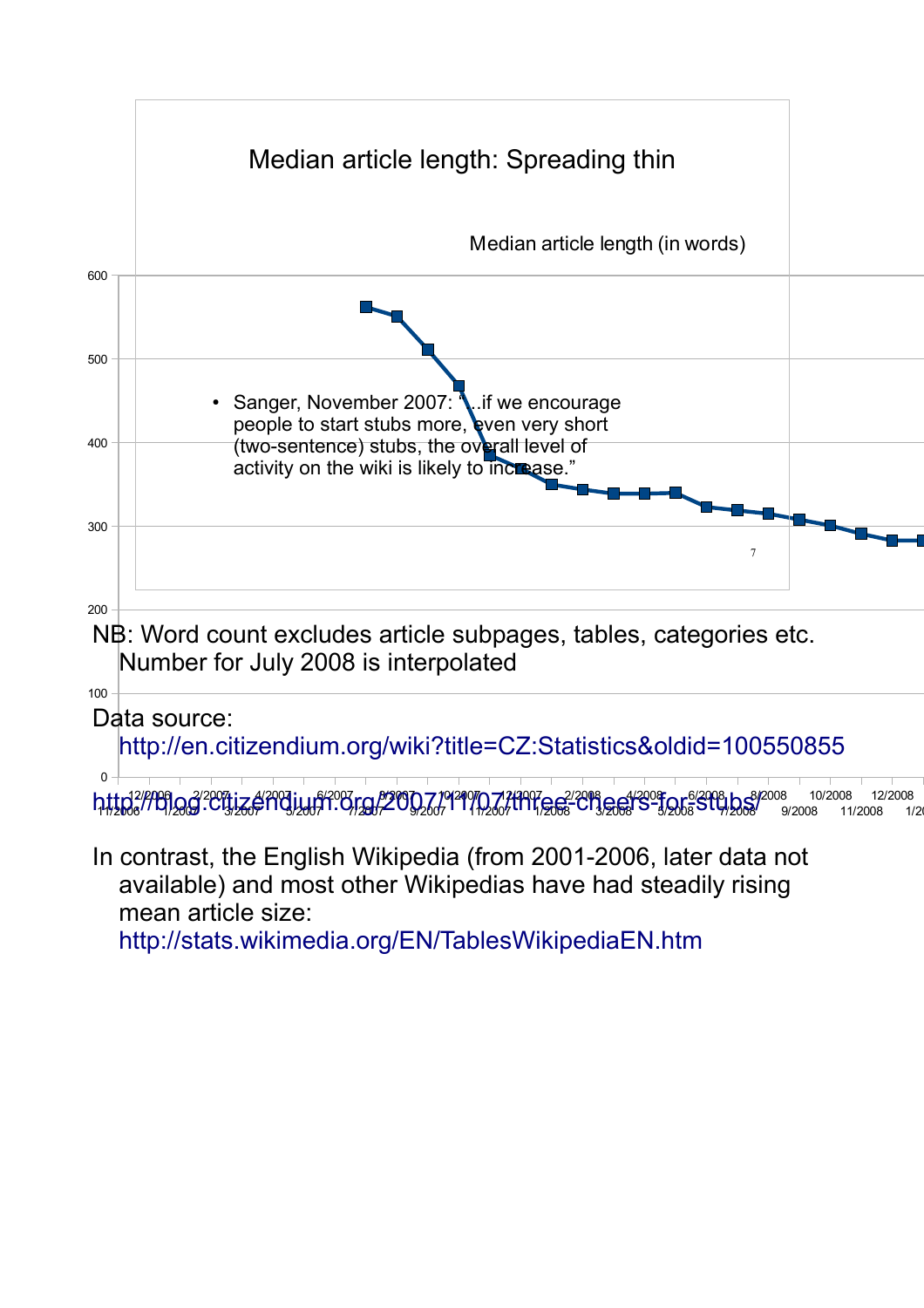| <b>Skeptical observers</b>                                                                                                                                                                                                                                                  |   |
|-----------------------------------------------------------------------------------------------------------------------------------------------------------------------------------------------------------------------------------------------------------------------------|---|
| • Andrew Lih, "The Wikipedia Revolution" (referring to October<br>2008 numbers): "Sanger's project has had some hiccups, but it<br>has gathered steady momentum. [] The challenge for Sanger<br>is that growth is flat, with articles increasing only at a linear<br>rate." |   |
| • The Independent, February 2009: "[Citizendium] has failed to<br>take off and has fewer than 10,000 articles almost two years<br>after launch."                                                                                                                            |   |
| • Financial Times Techblog, August 2009: "At best, Citizendium<br>could be called a qualified success.  Sanger's creation is<br>increasingly in danger of being consigned to footnote status in<br>the entry for 'Online Encyclopedias'."                                   |   |
|                                                                                                                                                                                                                                                                             | 8 |

http://www.nzherald.co.nz/lifestyle/news/article.cfm?c\_id=6&objectid=10558636&pnum=4 [NB: this article gets some other facts wrong, e.g. about the Wales birthday controversy]

http://blogs.ft.com/techblog/2009/08/citizendium-founder-ready-to-jump-ship/

More examples:

- "We seem to be in an extended lull, with linear growth in articles and text, a dropoff in editing and, apparently, no particular growth in usage. That's more than a little ominous ...". From:
- Walt Crawford, "Beyond Wikipedia", Cites & Insights 9, Number 5: April 2009, article available at http://citesandinsights.info/v9i5d.htm (also summarizes other CZ coverage)

"As an early committed contributor to Citizendium -- with over 3,500 edits on the site -- I have to say it is moribund. ... A good idea that just didn't draw enough support … Russell Potter | September 12, 2008 9:42 PM" http://scienceblogs.com/stoat/2008/09/citizendium\_is\_still\_doomed.php#comment-1103130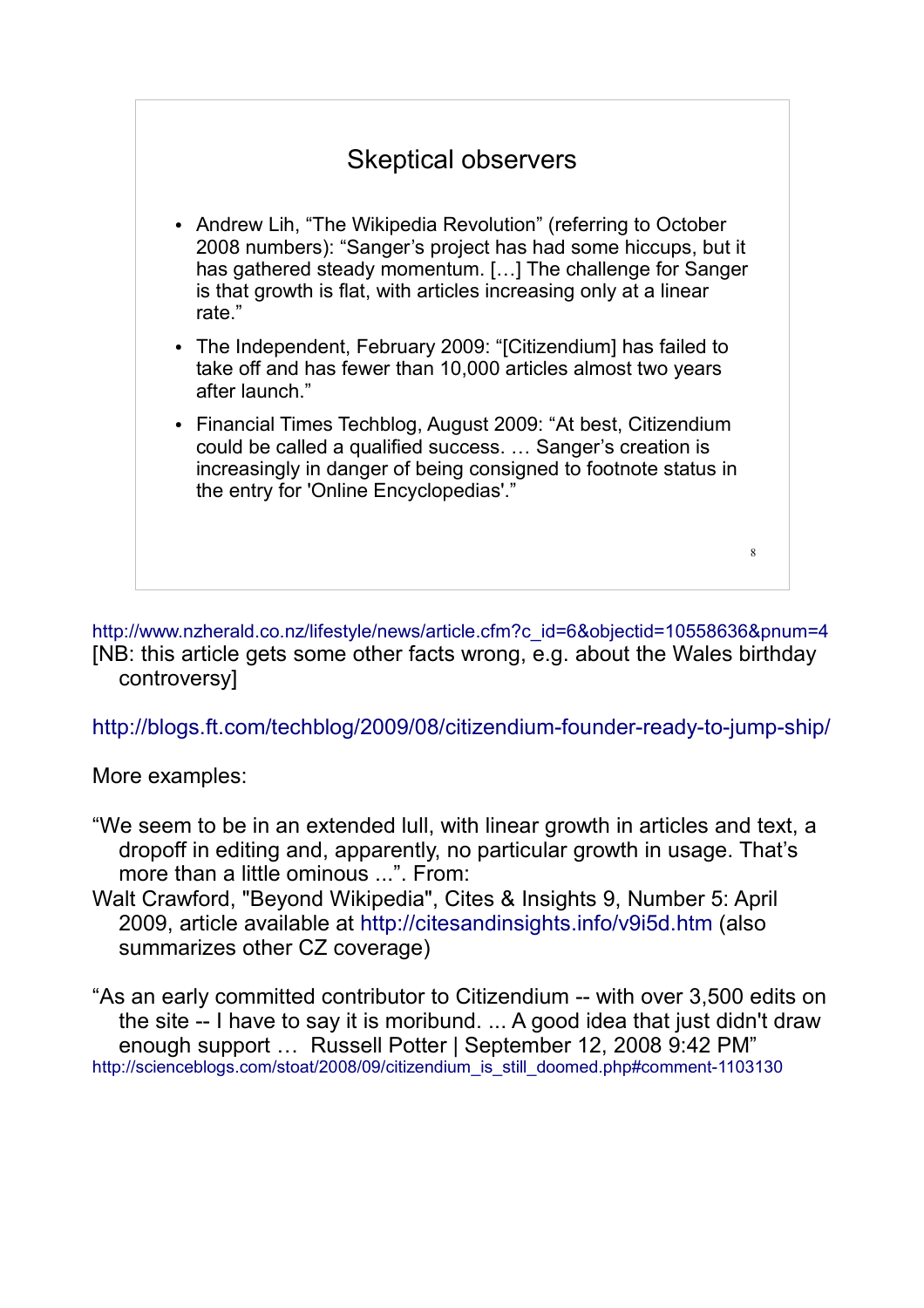

### http://www.wikiweise.de/

http://de.wikipedia.org/wiki/Wikipedia:Enzyklop%C3%A4die/

### (Both in German)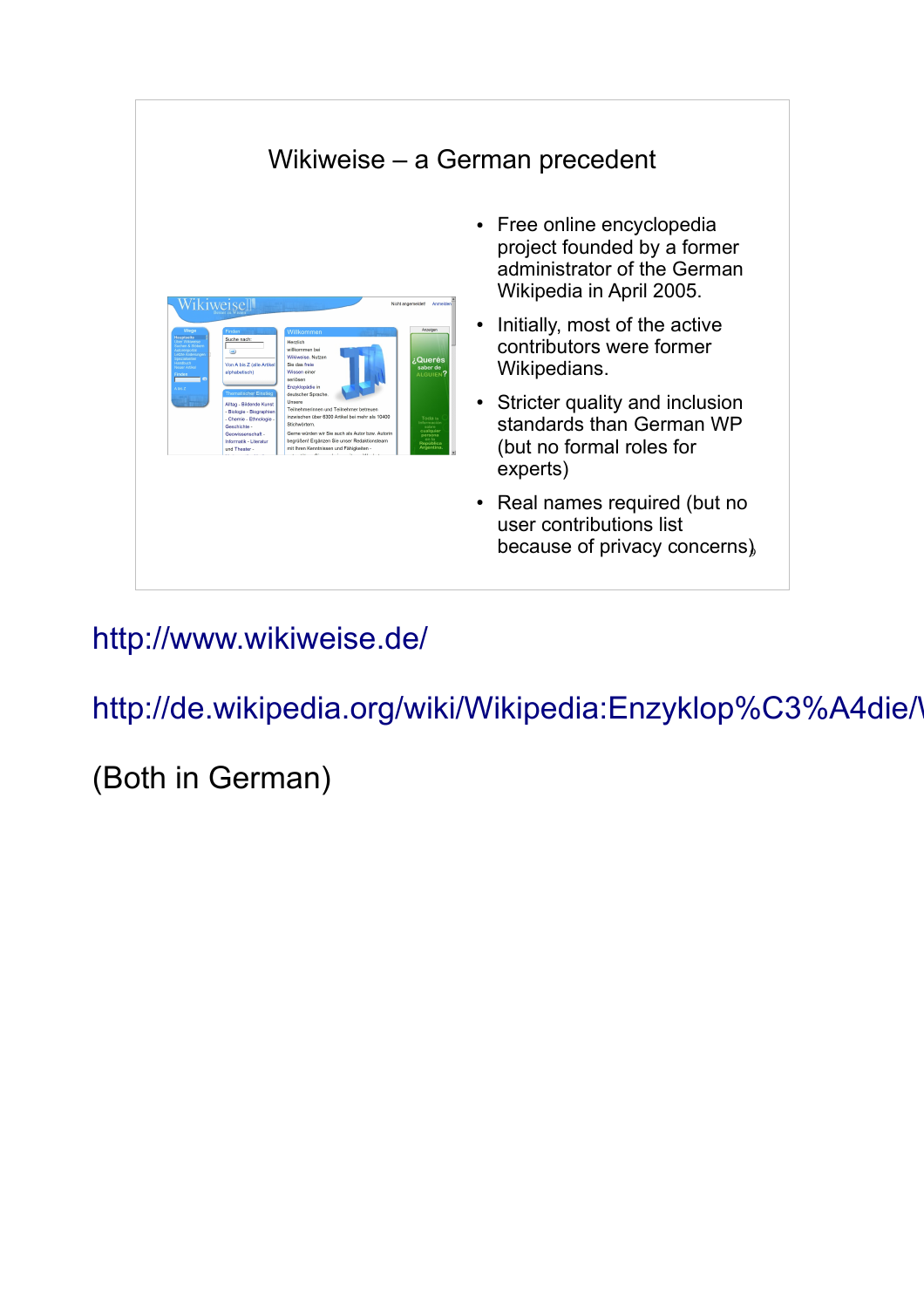

http://web.archive.org/web/\*/http://www.wikiweise.de/

- •Homegrown, proprietary wiki software
- •Homegrown free content license, addressed shortcomings of the GFDL
- ●Uses advertisements (Google AdSense)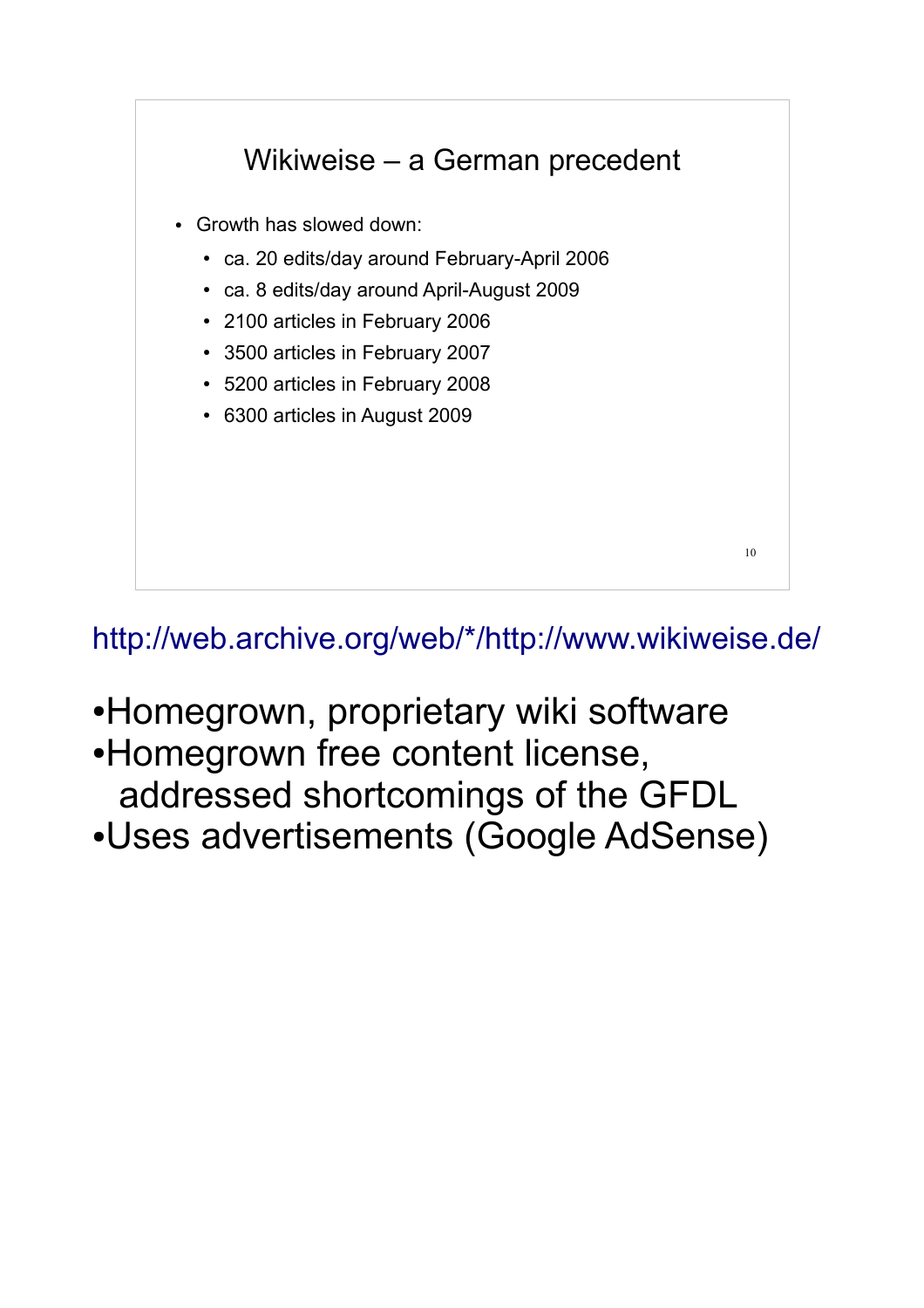

Back to Citizendium: The first main difference to **Wikipedia** 

Howard C. Berkowitz: "Re: Karma system moved from The Future of CZ". Citizendium Forums, August 03, 2009, 09:44:06 PM, available at http://forum.citizendium.org/index.php/topic,2798.msg22476.html#msg22476

HaeB: "Checkuser and editing patterns – Balancing privacy and accountability on Wikimedia projects", Wikimania 2008, slides available at http://wikimania2008.wikimedia.org/wiki/File:CheckUser\_and\_Editing\_Patterns.pdf

### **Lesson: A strict real names policy and verification process do prevent some valuable editors from participation**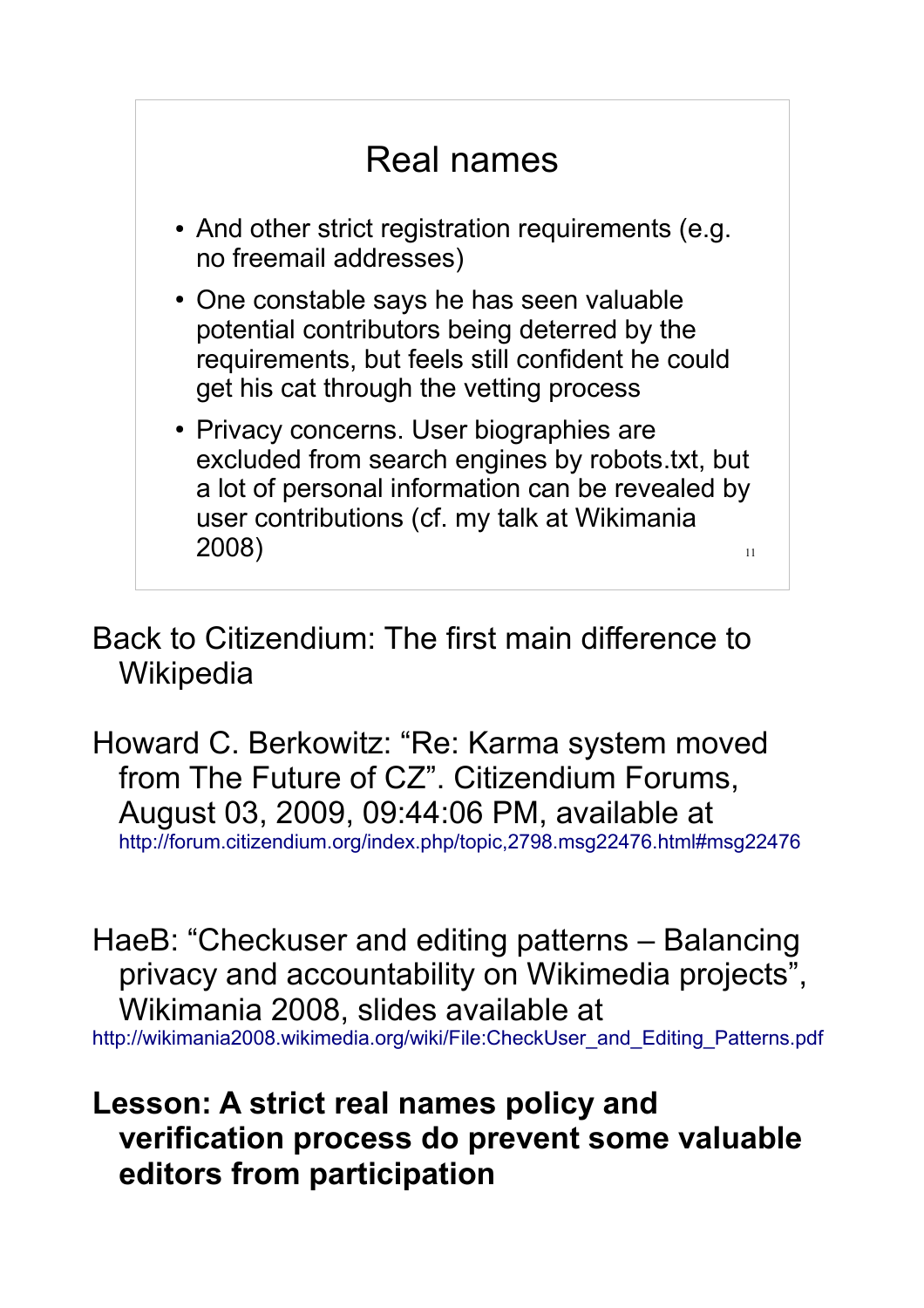

### Quote from

http://en.citizendium.org/wiki/Welcome\_to\_Citizendium (August 2009 – note: "editor-approved" has since been replaced by "expert-approved")

This where the expert status is especially important. (Subject expert editors can also make content decisions which normal participants have to obey.)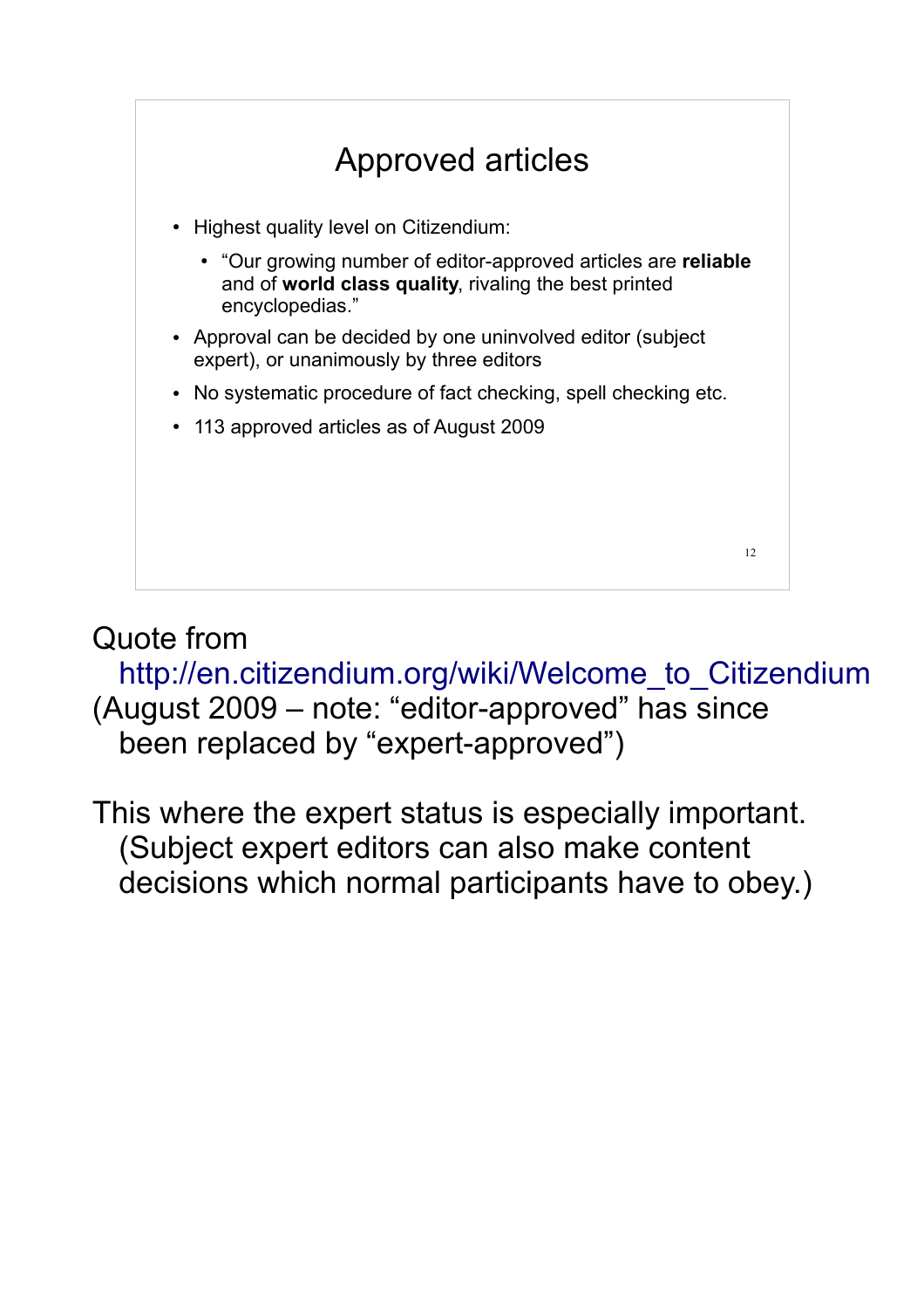|                                 | <b>Approved errors</b>                                                               |               |    |
|---------------------------------|--------------------------------------------------------------------------------------|---------------|----|
|                                 | (From reading around a while - by no means a systematic or exhaustive search:)       |               |    |
| Article name                    | Error description                                                                    | Time remainin |    |
| Accidental release source terms | Typo (extraneuous "[[")                                                              | $>$ 306 days  |    |
| Complex number                  | Factual error (multiplication instead of addition)                                   | 3 days        |    |
| Complex number                  | Factual error (geometric interpretation of division)                                 | 813 days      |    |
| Complex number                  | Factual error (potential function)                                                   | $> 844$ days  |    |
| <b>Crystal Palace</b>           | Factual error (position of Paxton's bust, corrected in draft)                        | $>903$ days   |    |
| Fertility (demography)          | Typos (e.g. "flyctuated", "frquency")                                                | $>688$ days   |    |
| <b>Frederick Twort</b>          | Misleading wording in first sentence (corrected in draft)                            | > 888 days    |    |
| Free statistical software       | Wrong source cited (corrected in draft)                                              | $> 89$ days   |    |
| Henry's law                     | Mis-wording, changing the intended meaning to the opposite                           | 215 days      |    |
| Jane Addams                     | Typo (extraneous "in")                                                               | > 719 days    |    |
| Johannes Diderik van der Waals  | Factual error and dangling subclause in lede                                         | 7 days        |    |
| Life                            | Typos ("mainain", "Hebert", )                                                        | 11 days       |    |
| Life                            | Typos (in "For the possibility of extraterrestrial life", see talk page)             | $>629$ days   |    |
| Literature                      | Factual error ("twentieth century" instead of "nineteenth century")                  | 35 days       |    |
| Literature                      | Typo, changing meaning ("before or after" instead of "before")                       | 82 days       |    |
| Literature                      | Spelling ("Phoenecian" instead of "Phoenician")                                      | $> 934$ days  |    |
| Merox                           | Spelling error ("dagram" instead of "diagram")                                       | $> 501$ days  |    |
| Nathanael Greene                | Numerous typos (3x "it's" instead of "its", "more small" instead of "small(63 days   |               |    |
| Nathanael Greene                | Duplicate word ("oversaw the the trial")                                             | $> 817$ days  |    |
| Randomized controlled trial     | Typo (extraneous "and"), introduced in reapproval                                    | $> 56$ days   |    |
| <b>Richard Hofstadter</b>       | Factual error (PhD year, copied from WP, later fixed there by anon edit $>$ 340 days |               |    |
| Rottweiler                      | Typo ("Meckar River" instead of "Neckar")                                            | $> 500$ days  |    |
| Vertebral subluxation           | Typo ("coooperative" instead of "cooperative")                                       | 904 days      | 13 |

The 17 articles in this incomplete error list already amount to about 14% of Citizendium's approved articles (as of November 2009)

#### Updated list, with links, at

http://en.wikipedia.org/wiki/User:HaeB/Citizendium\_approved\_errors

Approved articles still carry a disclaimer ("we cannot guarantee that this article is wholly free of mistakes"). Its contrast to the central project goal of providing reliability with the approval process doesn't seem to have escaped the attention of CZ participants, see e.g. http://en.citizendium.org/wiki/Talk:Crystal\_Palace#Strange\_disclaimer

Left out style issues in the list. (I personally found most approved articles to be well written. The sometimes slightly chatty and opinionated tone is a mostly matter of taste, only the fan style in the Led Zeppelin article does really seem out of line with an encyclopedia.)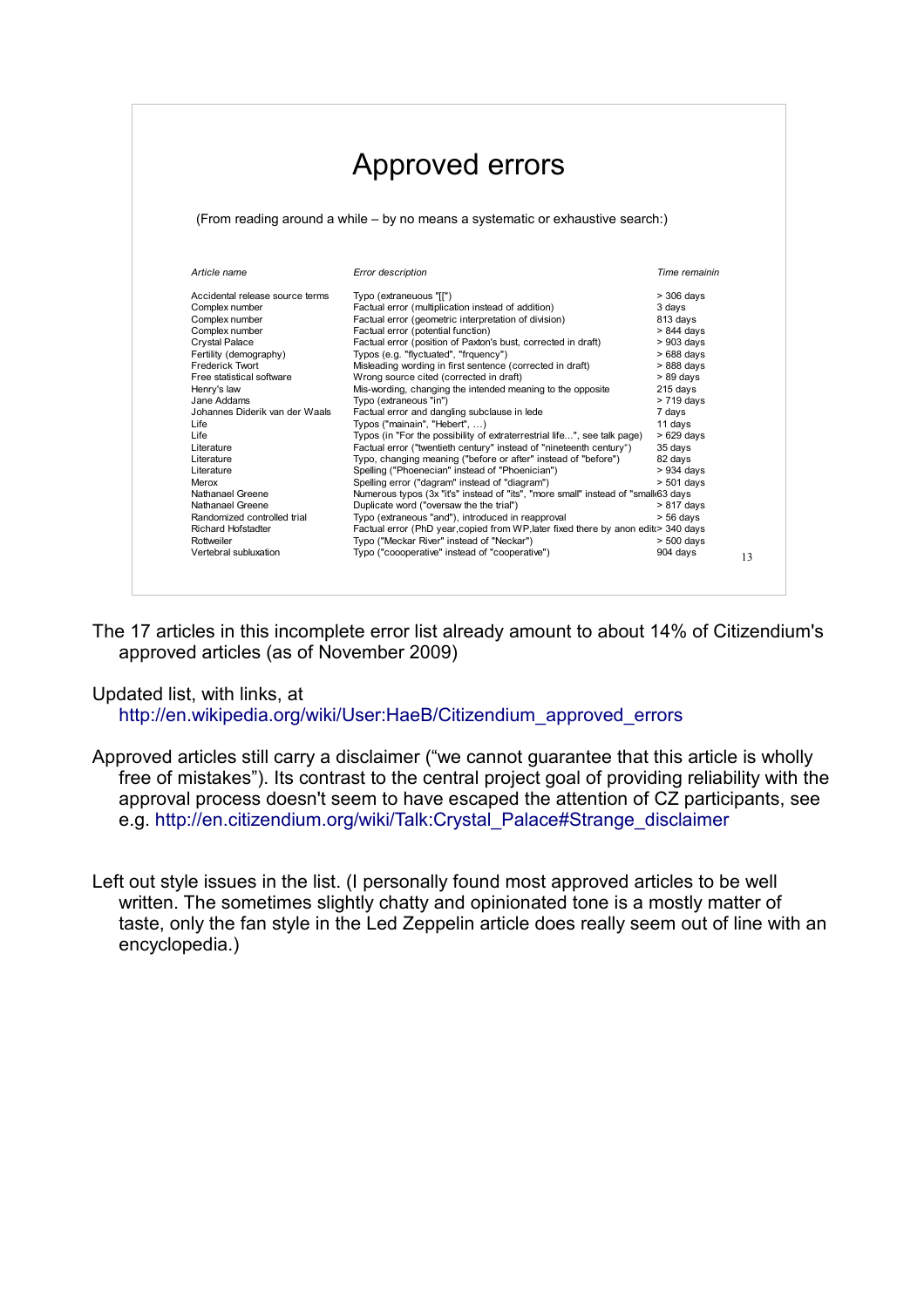

- Linus' Law was formulated in the context of open source software development in Eric S. Raymond's essay *The Cathedral and the Bazaar*, (Chapter "Release Early, Release Often", available at http://www.catb.org/~esr/writings/cathedral-bazaar/cathedral-bazaar/ar01s04.html)
- CZ still relies on such strengths of the "bazaar" model, cf. the remarks at http://en.citizendium.org/wiki/CZ:Myths\_and\_Facts

. Details about the complicated correction process in the "complex number" example: http://en.wikipedia.org/wiki/Wikipedia\_talk:Wikipedia\_Signpost/2007-07-30/Citizendium\_analysis#Citizendium.27s\_approv

Examples of well-meaning readers desperately trying to notify CZ of errors::

- ... It's a very odd claim, and a false citation. The thing that worries me the most about errors like this is that there doesn't seem to be an easy way to report errors to Citizendium. … Firsfron of Ronchester 19:26, 3 September 2007 (UTC)"
- http://en.wikipedia.org/wiki/User\_talk:Dematt/Archive\_2#Citizendium\_article\_on\_Extinction\_.28geology.29 "... I'm so sorry to bother you with Citizendium stuff on your Wikipedia account, and I realize this could
- quickly become annoying. I know you are not the "Citizendium complaints department" and you are busy writing articles for more than one encyclopedia. Still, there's just no way for a non-editor to correct errors on Citizendium (no-one has contact information, or if they do, they've already left the project; the forum registration system doesn't work for dubious types like myself, etc)... There's a major problem with Citizendium's article on Television … Firsfron of Ronchester 21:16, 7 September 2007 (UTC)") "http://en.wikipedia.org/wiki/User\_talk:Dematt/Archive\_2#Citizendium\_.28again.29
- Hi there, I've been reading the Citizendium version of our article and notice it is based on an old copy that contained several errors. Most seriously, it retains the incorrect definition of the sense and antisense strands that we fixed in February. If anybody with access to this page can correct this error that would be great. Tim Vickers 16:31, 16 August 2007 (UTC)

http://en.wikipedia.org/wiki/Talk:DNA/Archive\_13#Citizendium\_version\_of\_this\_article

"I tried raising this on the Citizendium forum but my post got deleted. Tim Vickers (talk) 18:28, 6 February 2008 (UTC)" (about the same errors in the DNA article)

http://en.wikipedia.org/w/index.php?title=User\_talk:Stephen\_Ewen&oldid=189615391#DNA\_on\_Citizendium (Tim Vickers is a biochemist who is notable as an expert editor on Wikipedia)

Another well-meaning and knowledgeable reader resorted to contacting Sanger personally, because he couldn't find a way to contact an article's editors:

http://en.citizendium.org/wiki/Talk:Crystal\_Palace#Another\_comment\_from\_a\_reader

**Lesson: Citizendium's closedness (i.e. the real names policy which prevents unauthenticated readers from participating) and "approval" bureaucracy may often prevent insertion of errors, but it can also slow down or prevent their correction**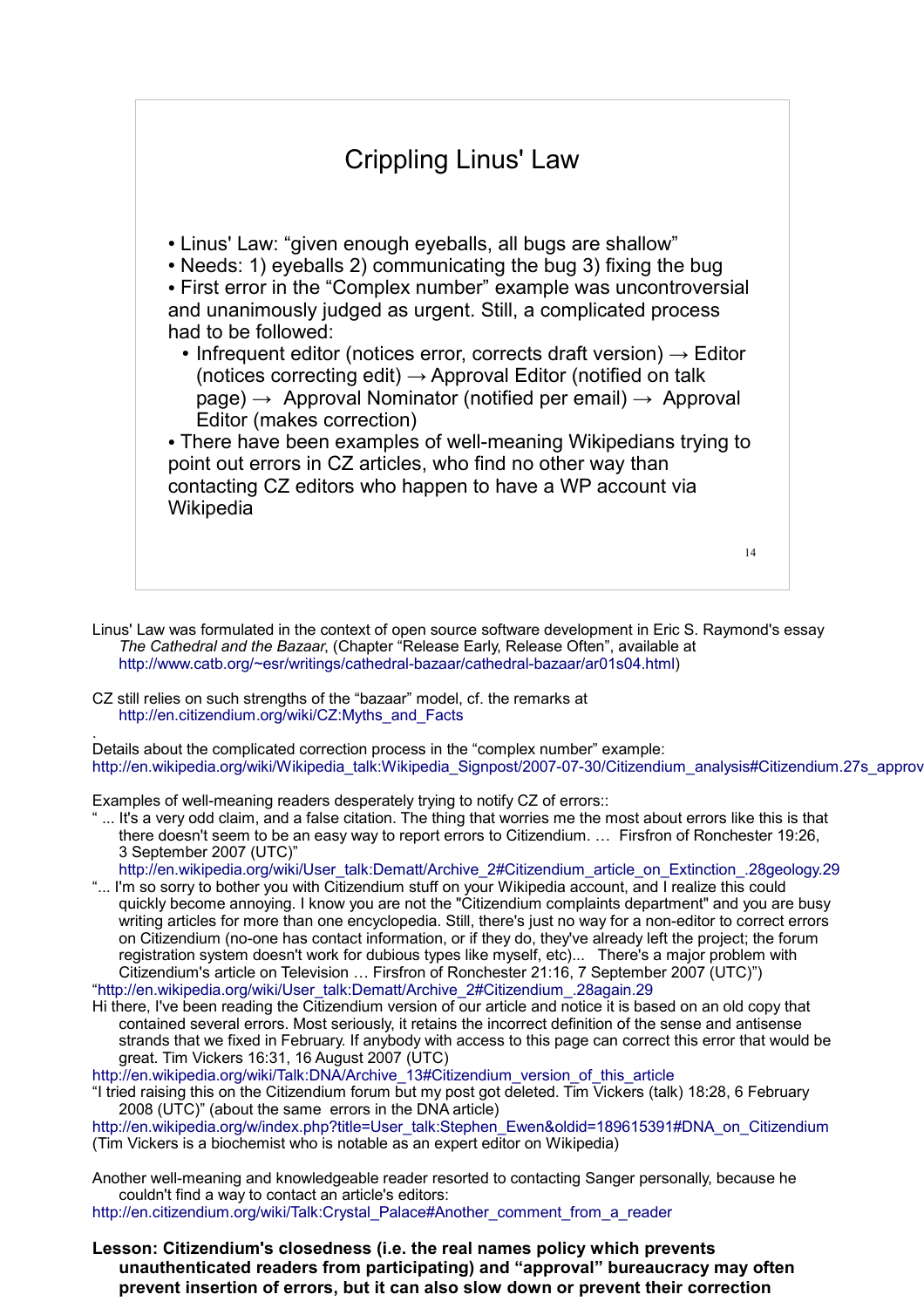### Fringe experts?

- Several observers have voiced concern that the mainstream scientific view is under-represented on Citizendium in topics such as homeopathy, water memory, global warming and chiropractic.
- CZ's approved "Homeopathy" article largely written by a leading proponent of homeopathy (banned from Wikipedia), who applauded CZ for its more welcoming environment
- 15 • Earlier, similar example: "Scientology (doctrine)" and "Church of Scientology" written by a scientologist (Sanger intervened in this case)

E.g. William M. Connolley: "Citizendium is still doomed", September 10, 2008 5:42 PM, available a t http://scienceblogs.com/stoat/2008/09/citizendium\_is\_still\_doomed.php

- (Connolley, a climatologist and Wikipedian, criticizes  $\overline{CZ}$ 's "Global warming" article for giving too much weight to skeptic views)
- " There's a long draft article on "memory of water" that ... I find deeply disturbing, and an approved article on homeopathy that, while including a few disclaimers, is slanted very much in favor of homeopathic claims. … [T]he "healing arts workgroup," dealing with "all articles that have a primary focus on topics that provide care to health problems," shows a partial list of articles—almost all "alternative" forms (chiropractic and massage therapy probably being the most mainstream. ... One would think that the healing arts would include and, indeed, be primarily based on health science. One would, apparently, be misinformed."
- Walt Crawford, "Beyond Wikipedia", Cites & Insights 9, Number 5: April 2009, article available at http://citesandinsights.info/v9i5d.htm (the "water memory" article was later modified in reaction to these comments)
- "A couple of alt-medicine [CZ approved] articles were [proposed to be ported to WP], and I reviewed the corresponding Citizendium articles and found them rife with POV. It appears that the Citizendium philosophy is to describe chiropractic and homeopathy almost entirely from the point of view of chiropractors and homeopaths, and to relegate mainstream opinion into a relatively small criticism section. I therefore have marked those two Citizendium articles as being unreliable from a Wikipedia point of view, due to their POV ... Eubulides (talk) 17:31, 28 June 2009 (UTC)" http://en.wikipedia.org/wiki/Talk:Homeopathy/Archive\_39#Citizendium\_porting

Dana Ullman (described by ABC News as "homeopathy's foremost spokesman" and indefinitely banned on Wikipedia from editing homeopathy related articles: http://en.wikipedia.org/wiki/Wikipedia:Requests\_for\_arbitration/Homeopathy), wrote large parts of CZ's homeopathy article, and after its approval was quoted as praising CZ's real names and expert policies:

http://homeopathyresource.wordpress.com/2009/01/17/citizendium-providing-a-better-definition-and-article-on-homeopathy/

- [Update October 2009: The homeopathy article has been modified, apparently taking mainstream medicine views somewhat more into account]
- ●**Lesson: Citizendium might be a more welcoming environment (than Wikipedia) for proponents of minority viewpoints which are not accepted by mainstream science, especially if they fulfill the formal requirements for "expert" status in their field (many do)**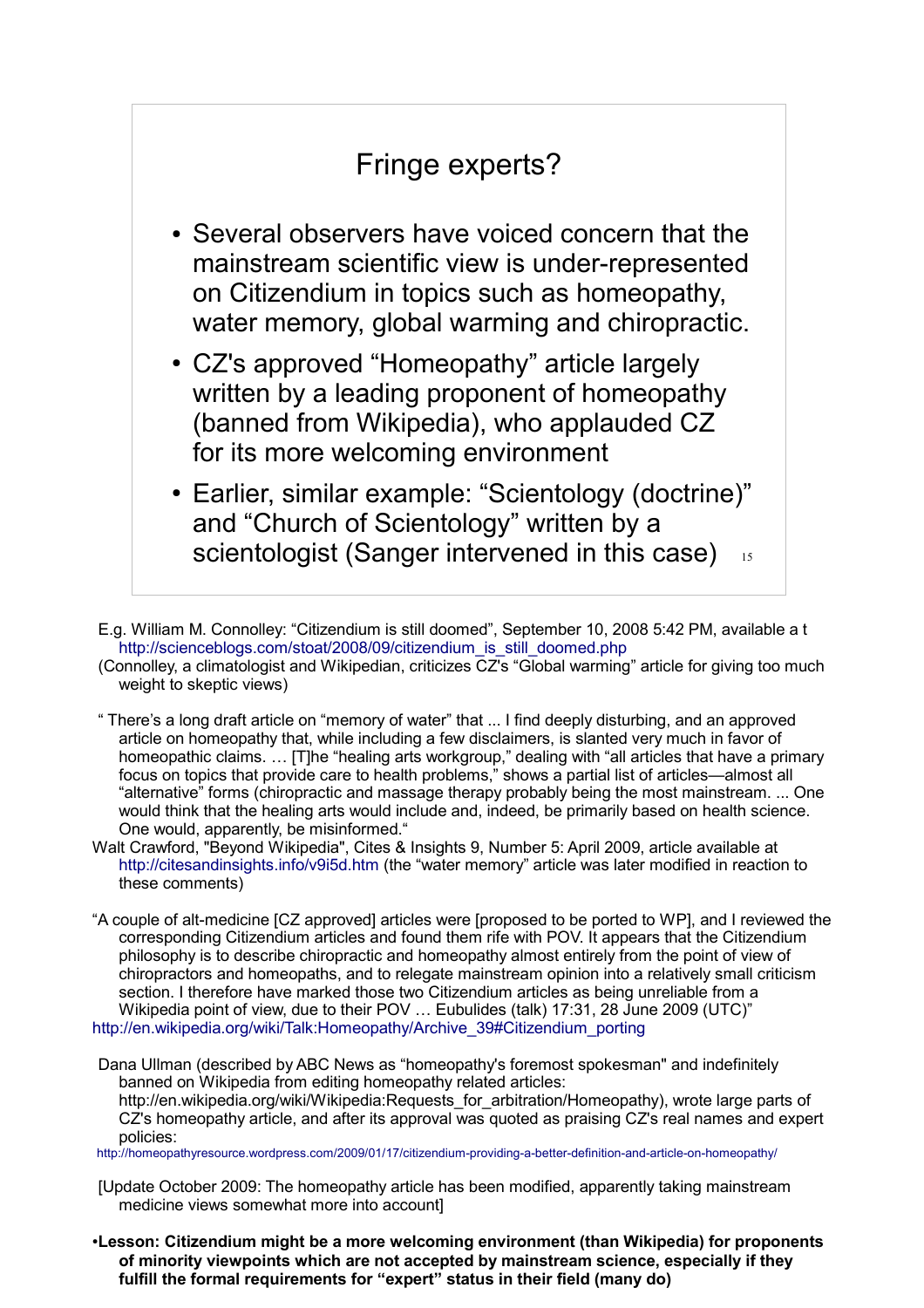### **Civility**

- ".. a shame you will never wash off yourself. You will be dragged through the mud [...] and will be cited in the future as a man capable of uncomparable brazenness and disloyalty. Then you will healthily reconsider your terrified panic, and the cowardly advice by barbarians and stupid vandals which assisted you in the havoc that you wreaked." (Diderot complaining to the administrator publisher of the Encyclopédie about his deletions of objectionable material, 1764)
- "Wikipedia administrators [...] react like Nazis" (Larry Sanger, 2008)
- "The fact that you ask that question definitely shows that you are some kind of idiot! […] You're an idiot." (Larry Sanger in 2007, to a Citizendium user holding a doctorate in Philosophy, in a private conversation after a controversy over the article "Scientific method". Apologized shortly afterwards)
- the Encyclopædia Britannica, in reaction to the news that "Sarah Palin Might Write a Book", 16<br>Britannica bles: 2000) • "... Ha ha ha ha ha ha ha! Ha ha ha ha ha ha! Ha ha ha ha ha ha ha ha! Ha ha ha ha ha ha ha! Ha ha ha ha ha ha ha! Ha ha ha ha ha ha ha! Oh, that's rich! ..." (Robert McHenry, former editor-in-chief of Britannica blog, 2009)

Four quotes from eminent encyclopedists which would not seem to pass most policies against personal attacks and other incivilities

http://fr.wikisource.org/wiki/%C3%80\_M.\_Le\_Breton,\_Imprimeur\_de\_l%E2%80%99Encyclop%C3%A9die

http://blog.citizendium.org/2008/02/28/whos-more-command-and-control-wikipedia-or-cz/

http://entellektuel.freeblog.hu/archives/2007/03/13/Citizendium\_and\_a\_dispute\_with\_Larry\_Sanger/ (also available at

http://web.archive.org/web/20071027103014/http://entellektuel.freeblog.hu/archives/2007/03/13/Citizendium\_and\_a\_dispute\_with\_Larry\_Sanger/)

#### http://www.britannica.com/blogs/2009/08/sarah-palin-might-write-a-book/

- (Admittedly, two of these four were directed at outsiders, not at collaborators. But they were still made in context of the project – citizendium.org, britannica.com – and one would assume that a concept like "professionalism" still applies in such cases.)
- As a side note, the debate about the enforcement of civility guidelines in an online encyclopedia collaboration has parallels in recent debates about free speech in science See for example the current campaign "Keep Libel Laws out of Science" (by the "Sense About Science" science advocacy charity), addressing the particularly strict UK laws about defamatory statements:

http://www.senseaboutscience.org.uk/index.php/site/project/333/

These parallels manifest more specifically in the facts that the case which gave rise to that UK campaign centered around criticism of alternative medicine, and that CZ Constables intervened on the "Homeopathy" talk pages several times against homeopathy critics protesting what they saw as bias in the approved article, using harsh words. One Citizen was banned indefinitely for "unprofessionalism" after asking for the approval to be revoked:

http://en.citizendium.org/wiki?title=Talk:Homeopathy/Draft&diff=prev&oldid=100531685#Request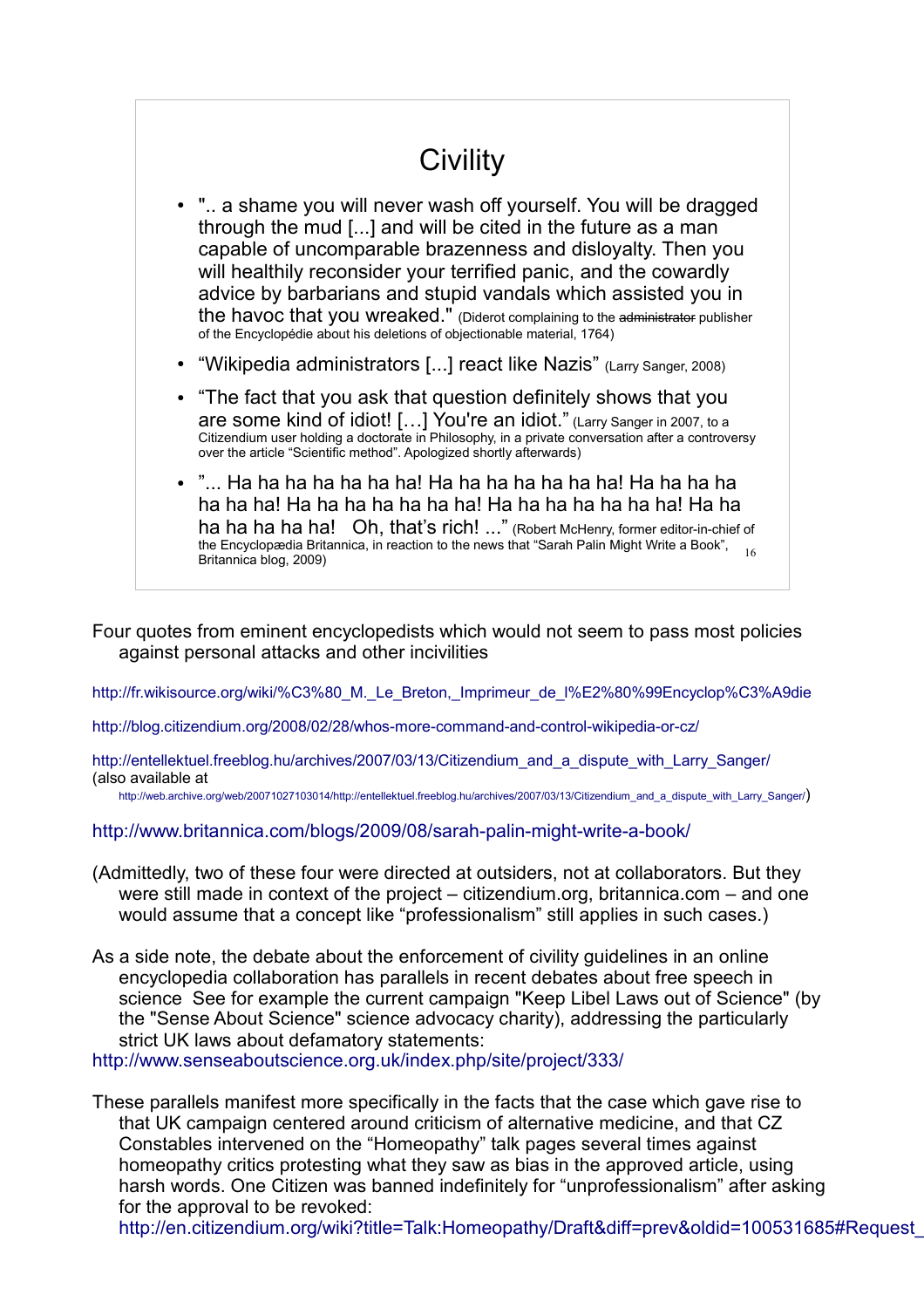

As an example, the Philosophy doctor mentioned in the notes for the previous slide was indefinitely banned for "impugning credibility of members in good standing" after he posted comments starting "It is nonsense what you write... " and "It is absurd what you write ...", which were "deleted by The Constabulary on grounds of making complaints about fellow Citizens", citing CZ's Professionalism policy: cf.

http://en.citizendium.org/wiki?title=Talk:Scientific\_method/Draft&diff=100050730&oldid=100050712 http://en.citizendium.org/wiki?title=Talk:Scientific\_method/Draft&diff=100050741&oldid=100050738

- (I do not want to judge whether his or his opponent's version of the "Scientific method" article was of better quality, but one can't help noting that slightly aggressive phrases like these are not entirely absent from academic debates even among the most reputed scholars.)
- His complaints to Sanger are almost a paraphrase of Shirky's 2006 criticism (see notes for previous slide and slide 3):

[2007.03.06. 18:59:21] Matthias Brendel: You care about people.

[2007.03.06. 18:59:33] Matthias Brendel: And not about content.

[2007.03.06. 18:59:52] Matthias Brendel: So you will have a good community producing bad content.

#### **Lesson: Enforcing civility more strictly (and consistently) could come at a cost to content quality and participation of highly competent editors**